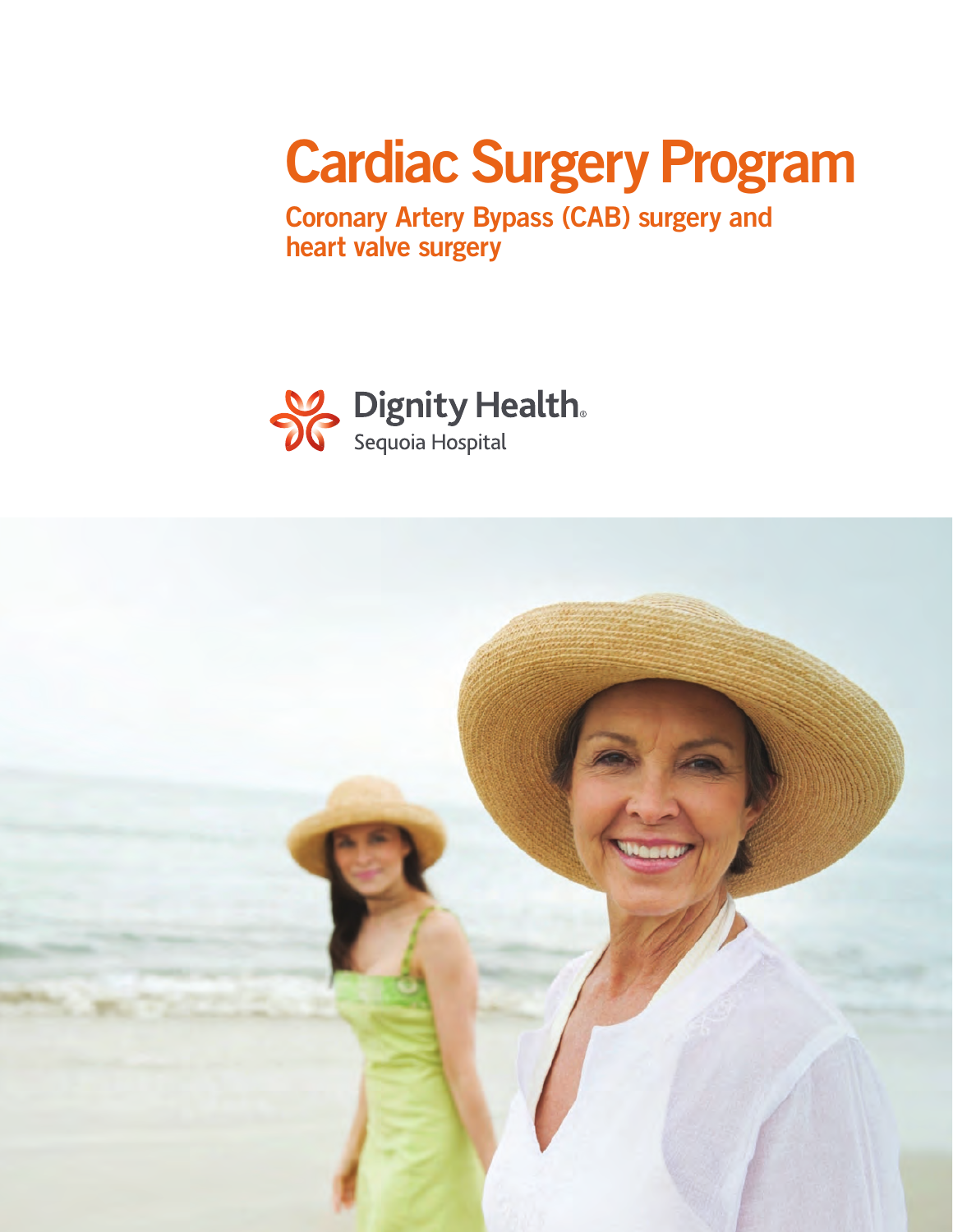### Table of contents

#### Welcome

- Welcome letter
- About Sequoia Hospital's Heart & Vascular Institute
- Our mission and values
- Accreditation
- Visiting hours
- Communication

#### Preparing for surgery

- Understanding your heart surgery
- Pre-operative work-up: What to expect
- What to pack for your hospital stay
- Smoking cessation
- Preparing for your return home
- Levels of care needs after discharge
- Skilled nursing facilities
- The day before your surgery
- The morning of your surgery

#### Hospital stay

- Surgical preparation
- In the operating room
- Lines, tubes and monitoring devices
- The Intensive Care Unit (ICU) Experience: A Patient's Perspective
- Keeping your family informed
- Managing pain
- Deep breathing and coughing exercises
- The Cardiac Surveillance Unit (CSU) activity guidelines
- Atrial fibrillation
- Getting ready to go home

#### Home care

- Recovering at home
- Upper body restrictions (sternal precautions)
- Hygiene
- Caring for your incisions
- Managing pain at home
- Muscle aches and tension
- Constipation, diet
- Sleep
- Sexual activity
- Emotional ups and downs
- When do I call my doctor
- Cardiac rehab

#### **Contacts**

Contact numbers

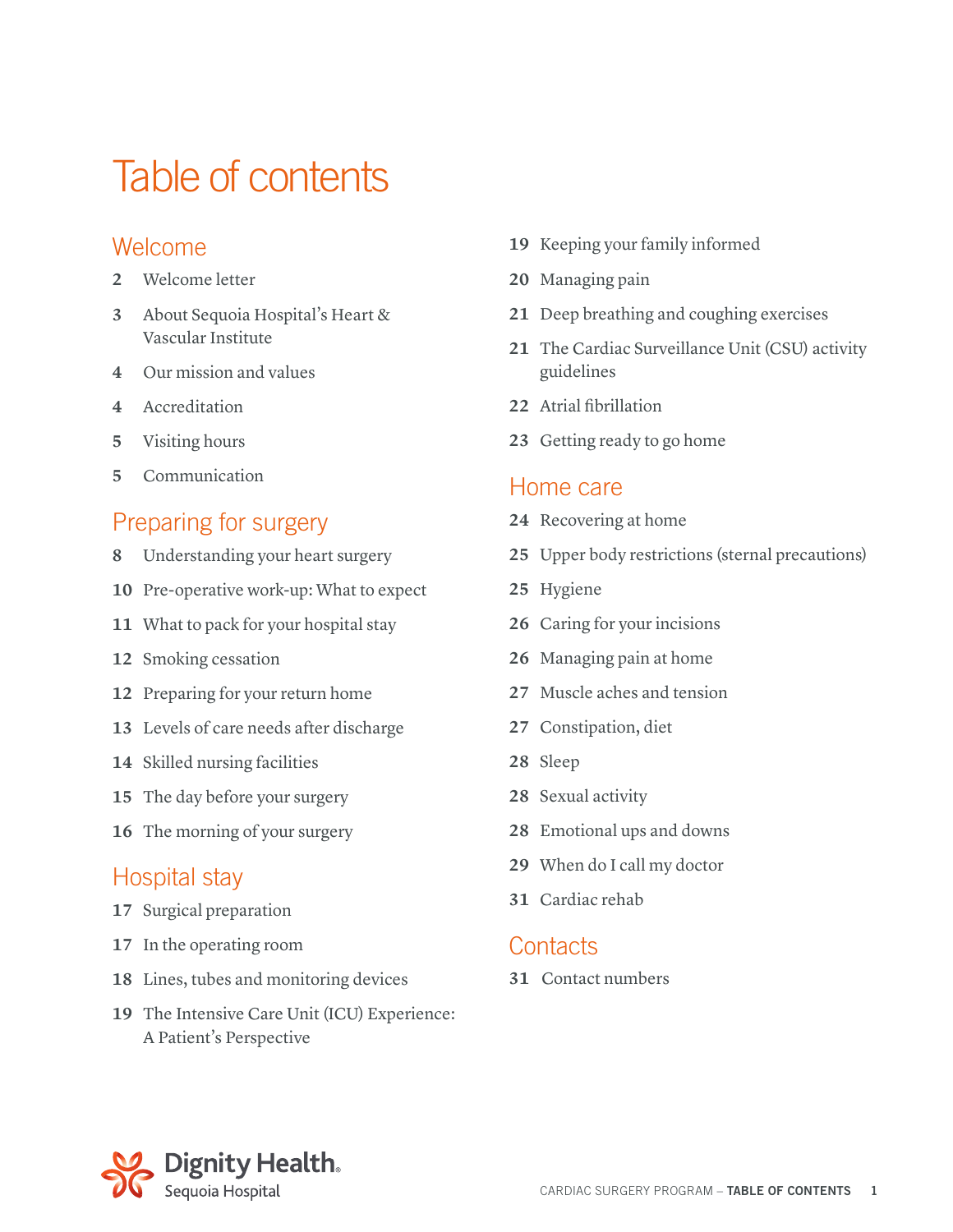### Welcome to Sequoia Hospital



#### Dear patient,

Included in this binder is information to help you prepare for your procedure and stay at Sequoia Hospital. We encourage you to review the contents, as we want you to be involved in the decisions affecting your care. Please invite loved ones who will assist with your care and recovery to read the material as well.

It will be my pleasure to answer any questions you may have, so please feel free to contact me by telephone or e-mail.

Remember to bring this binder with you to the hospital.

Wishing you a healthy heart,

Julie Biglieri, RN, BSN, CCRN, MPA Director of Patient Services Cardiac/Telemetry Heart & Vascular Institute 650.367.5858 julie.biglieri@dignityhealth.org

Please bring this binder with you to all medical and hospital appointments and when you come to the hospital for surgery. Answers to most of your questions can be found in these pages.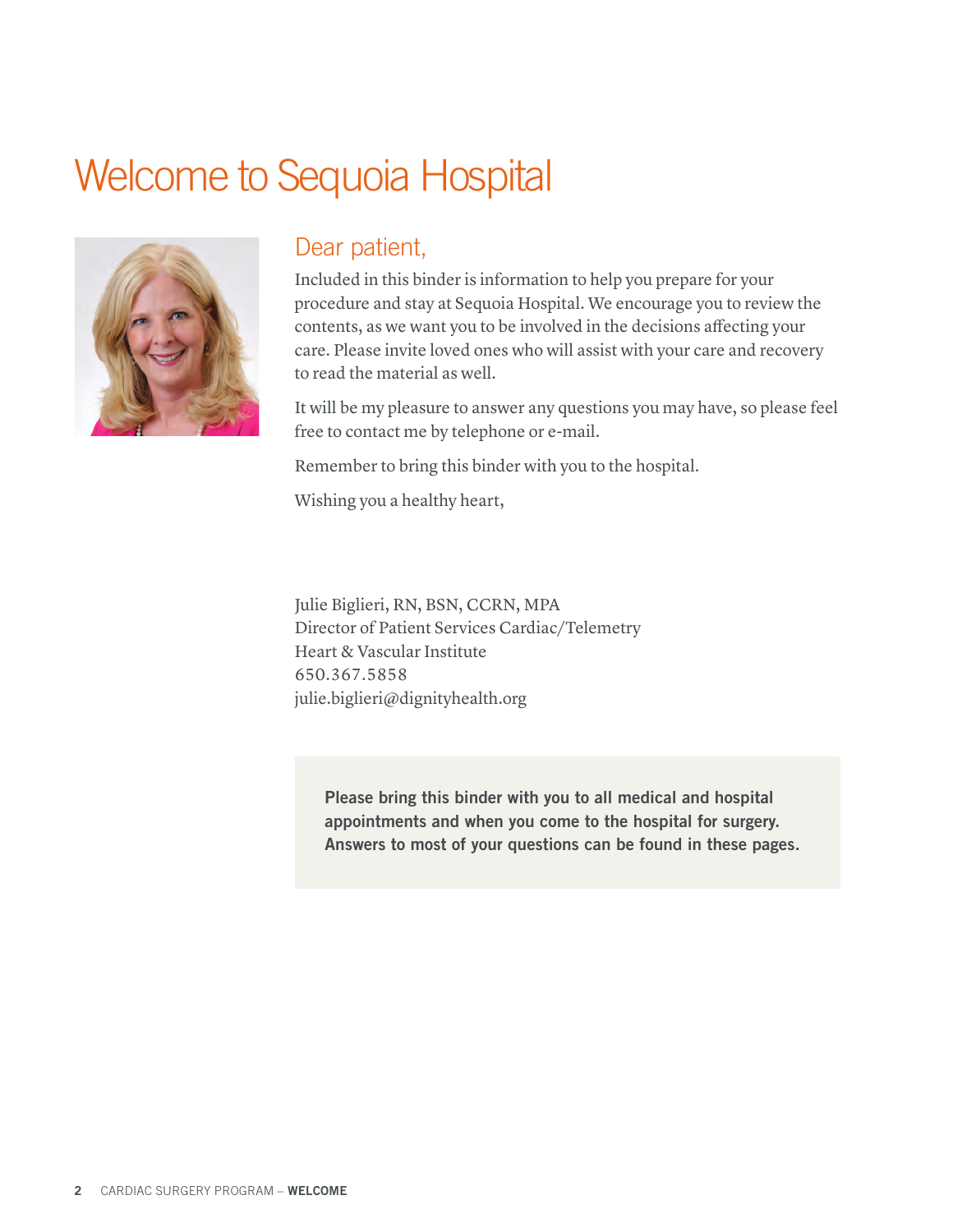### About Sequoia Hospital's **Heart & Vascular Institute**

In March 2015, our Heart and Vascular Institute entered into an affiliation with the worldrenowned Cleveland Clinic Sydell and Arnold Miller Family Heart & Vascular Institute. This affiliation is the first of its kind in Northern California. Together, Sequoia Hospital and the Cleveland Clinic will build on our respective records of excellence and bring the future of cardiac care to those we serve. Most importantly, it means that patients at Sequoia will benefit from an exceptional and unmatched level of heart and vascular care. The world class cardiovascular physicians at Sequoia Hospital's Heart and Vascular Institute treat some of the most complex cardiac cases in California and produce some of the nation's best outcomes. Sequoia Hospital has ranked among the nation's leading providers of cardiovascular care for over three decades.

#### Sequoia Hospital

Dignity Health Sequoia Hospital is an accredited, not-for-profit community hospital providing innovative and exceptional health care for generations of Bay Area residents. Sequoia's Heart and Vascular Institute is a nationally known pioneer in advanced cardiac care, affiliated with the Cleveland Clinic Heart and Vascular Institute. Sequoia has received national recognition from Healthgrades for superior patient safety and was named as one of America's top 100 hospitals for cardiac care. Our Total Joint Replacement program is a designated Blue Distinction Center for Knee and Hip Replacement, and our Birth Center is consistently ranked as a favorite among Peninsula families. We are also known for our comprehensive emergency care and leading-edge tomosynthesis 3-D mammogram technology. Our new state-of-the-art Pavilion combines the most advanced medical and surgical services with a unique healing environment, including private, spacious rooms and inviting garden areas. To learn more, please visit our website: **dignityhealth.org/sequoia**

#### Join our community:

facebook.com/sequoiahospital twitter.com/sequoiahospital youtube.com/sequoiahospital

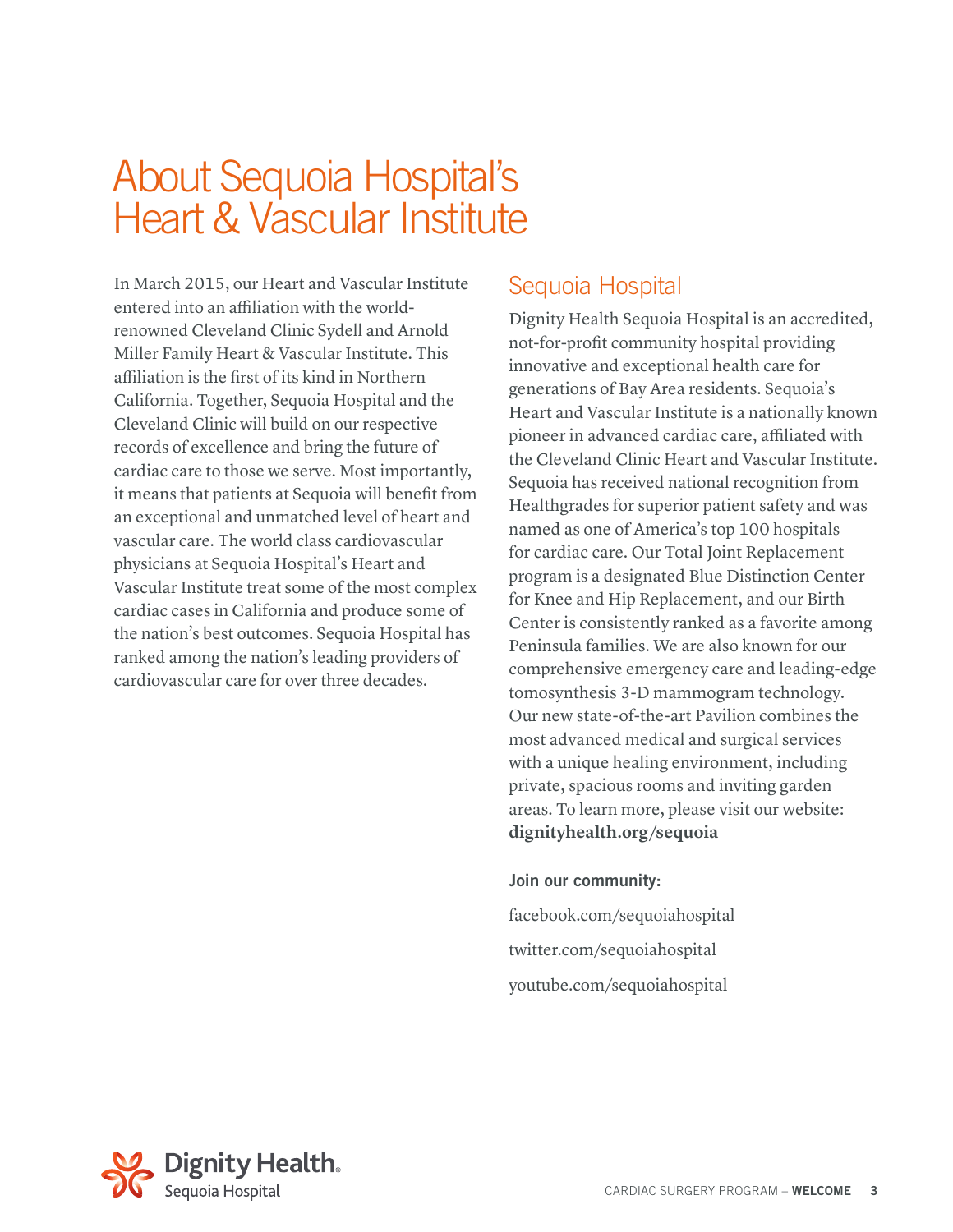# Our mission, vision & values

Our mission sets a clear focus for our work. Our values define how we carry out the mission. Our vision demands that we consistently and effectively live up to both.

#### Our mission

We are committed to furthering the healing ministry of Jesus. We dedicate our resources to:

- Delivering compassionate, high-quality, affordable health services;
- Serving and advocating for our sisters and brothers who are poor and disenfranchised; and
- Partnering with others in the community to improve the quality of life.

#### Our vision

A vibrant, national health care system known for service, chosen for clinical excellence, standing in partnership with patients, employees and physicians to improve the health of all communities served.

#### Our values

Dignity Health is committed to providing highquality, affordable health care to the communities we serve. Above all else we value:

**Dignity:** Respecting the inherent value and worth of each person.

**Collaboration:** Working together with people who support common values and vision to achieve shared goals.

**Justice:** Advocating for social change and acting in ways that promote respect for all persons and demonstrate compassion for our sisters and brothers who are powerless.

**Stewardship:** Cultivating the resources entrusted to us to promote healing and wholeness.

**Excellence:** Exceeding expectations through teamwork and innovation.

#### Accreditation

We are pleased to inform you that our hospital is accredited by the Joint Commission. The Joint Commission serves to help insure and monitor the quality and safety of patient care in hospitals and clinics. Our hospital is committed to providing safe and quality care to all patients served. If you feel the care provided has in any way compromised patient safety or failed to meet accepted quality of care standards, please do not hesitate to contact our Quality Improvement Department at (650) 367-5224.

We will endeavor to address your concerns as promptly as possible. If after contacting us, you feel we still have not adequately addressed your concerns, please feel free to contact JCAHO by either calling (630) 792-5000 or writing to:

**Joint Commission on Accreditation of Healthcare Organizations One Renaissance Blvd. Oakbrook Terrace, IL 60181 Website: jcaho.org**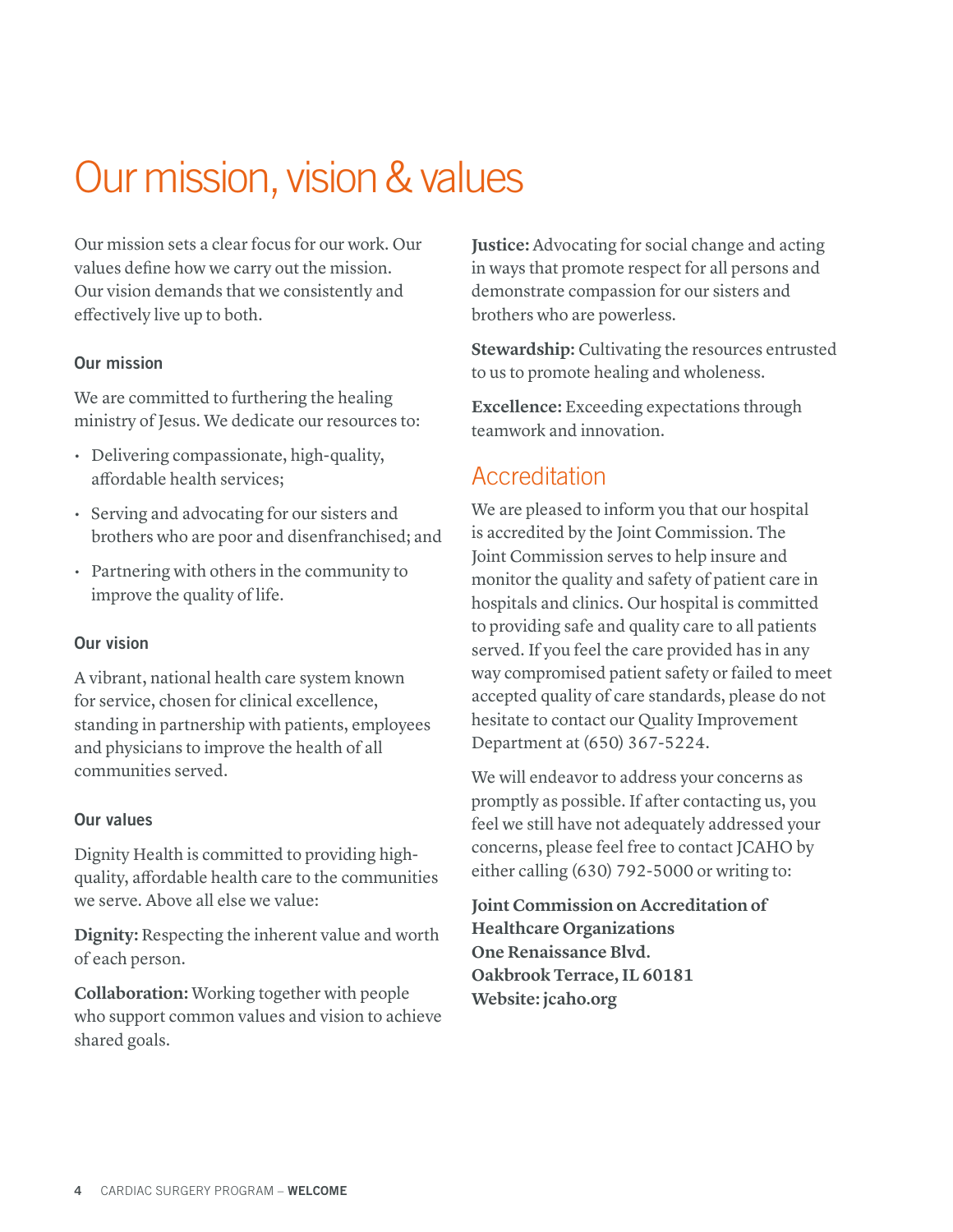Our visiting hours are reflective of our care team needing time to transition at shift change. As always, please discuss any concerns that you might have about our visiting hours with your nurse. We will individualize your needs as much as we possibly can.



Visiting times and the number of visitors allowed are based upon our commitment to patient privacy, quality of care and customer service considerations.

# Visiting hours Communication

#### Cellular phones

Cell phone use is not permitted inside ICU patient rooms and surgical suites. Courteous use of cell phones is permitted in Sequoia Hospital except in these areas.

#### Patient telephones

Patient telephones are provided in the Cardiac Surveillance Unit.

#### For the hearing impaired

A telecommunications device is available to help hearing impaired patients or patients who want to communicate with a hearing impaired relative or friend. Arrangements can also be made for a person who uses sign language to assist. Please speak with your nurse.

#### For the visually impaired

A special phone is available on request. Please speak with your nurse.

#### Language services

Communication between caregivers, patients, and families is essential for quality healthcare services. Please inform your nurse if you need translation services.

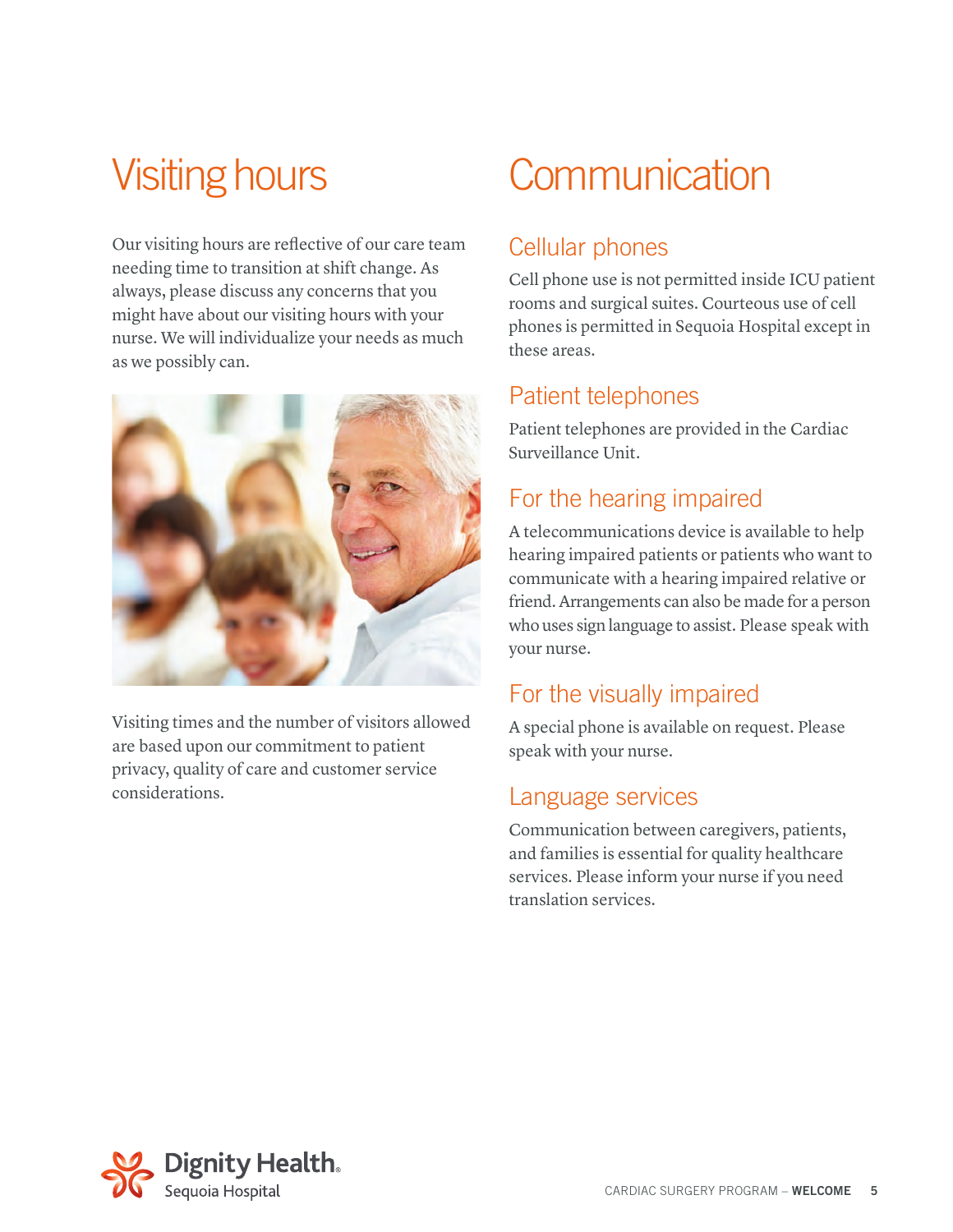### Communication (continued)

### Guest house/Out of town visitors

Sequoia Hospital has a Guest House for out of town visitors. Preference is given to families whose physician has made a prior reservation.

#### Patient satisfaction survey

After your stay, you may be randomly selected to receive a patient satisfaction survey. We value the opinions and suggestions you share with us, and we appreciate you taking the time to answer this survey to the best of your ability. This is an opportunity to give us important insight that will help us improve service.

#### Sequoia Hospital Foundation

Grateful patients and their family members often ask how they can express their appreciation for a caregiver or department that made a significant impact on their care at Sequoia Hospital. The Sequoia Hospital Foundation is pleased to offer the Guardian Angel program as a way for donors to honor Sequoia's caregivers while making a taxdeductible gift to support the hospital's healing mission and programs.

One hundred percent of your gift will be used for patient care and programs at Sequoia Hospital and you may direct your gift to a specific fund/ department at the hospital or to the Foundation's "where the need is greatest" fund. If you, your family or friends would like to support our healing mission, please contact the Foundation at (650) 367-5657. Additional information regarding the Sequoia Hospital Foundation's programs is available online at **sequoiahospitalfoundation.org.** 

Gifts from members of our community make a significant difference at Sequoia Hospital. Thank you.

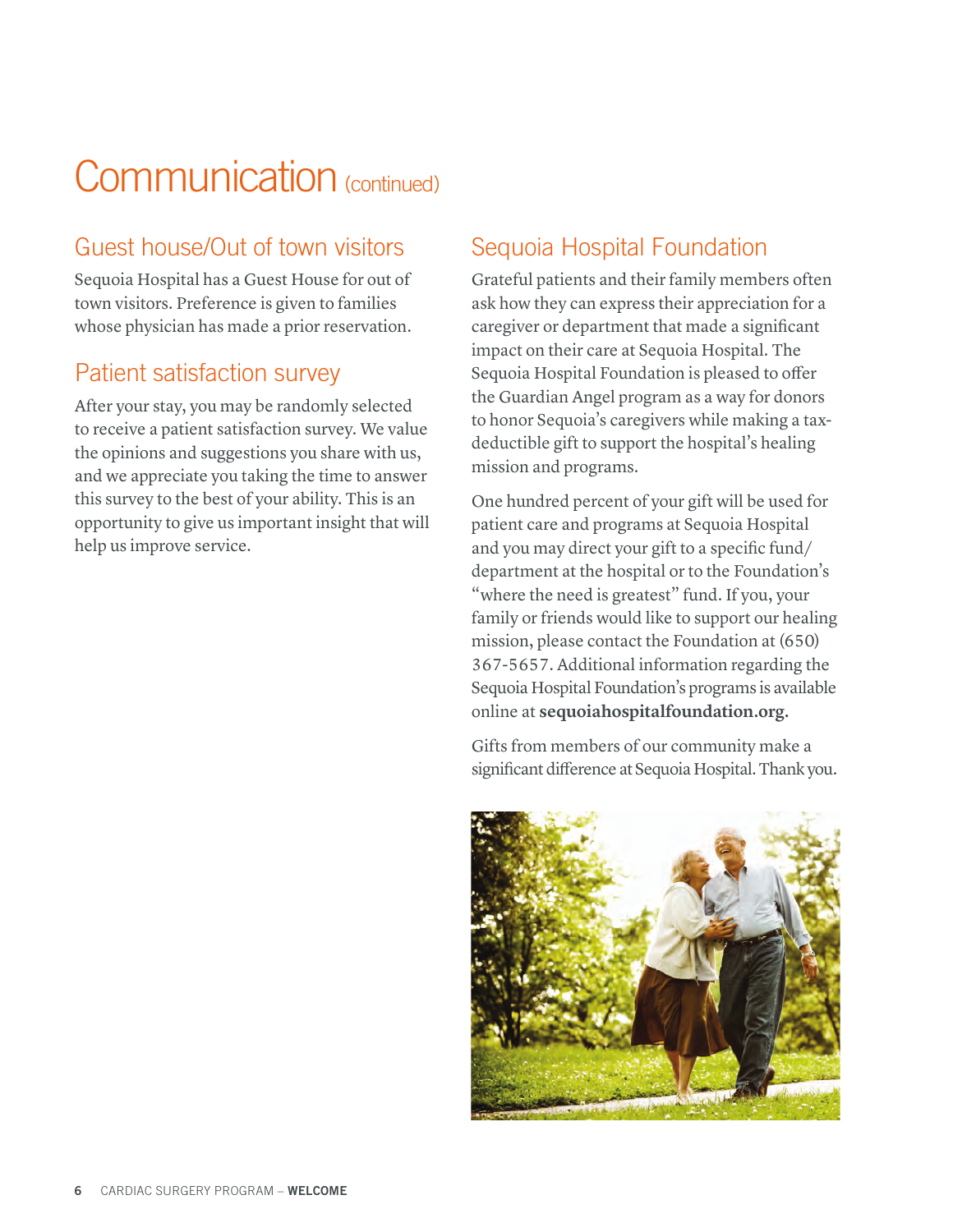### **Notes**

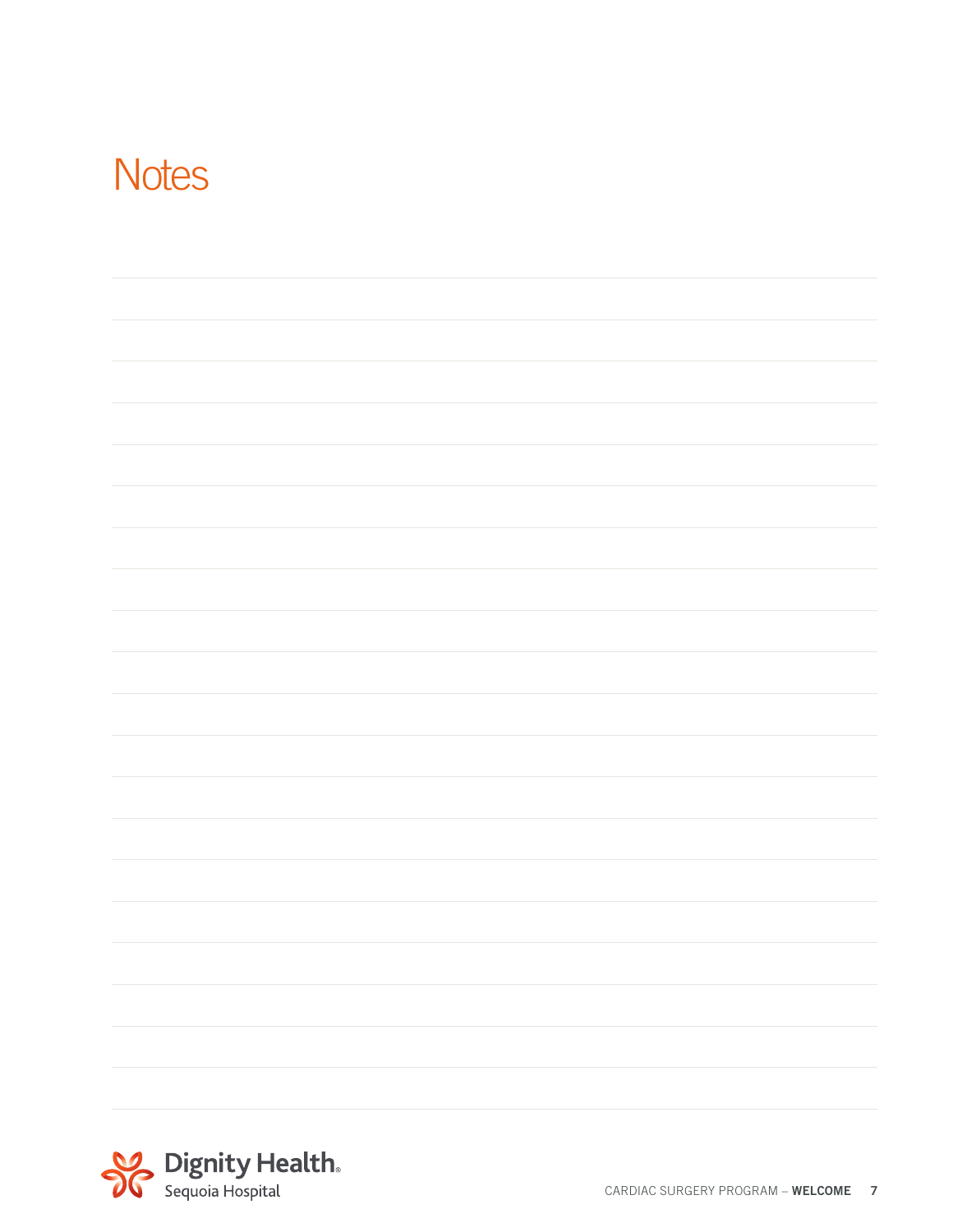# Understanding your heart surgery

#### The heart's primary function is to supply oxygenated blood to our bodies.

The heart is made of two pumps that sit next to each other. The pump on the right receives blood from the veins of the body and pumps it to the lungs. The lungs oxygenate this blood and return it to the left pump. The left pump takes this oxygenated blood and pumps it out to the body. The body uses the oxygen and returns the blood to the veins and back to the right pump where the process starts again.

The average adult has 4 to 5 quarts of blood. At rest, our heart pumps the body's entire blood volume every minute. When we exercise even moderately, our heart can pump twice its blood volume every minute in order to provide the extra oxygen needed by the working muscles.

#### The heart's second function is to supply oxygenated blood to itself.

The left side of the heart pumps the oxygenated blood to our body via a large artery called the aorta. There are two arteries branching out at the base of the aorta called the right coronary artery and left coronary artery. The role of these arteries is to supply the heart muscle with oxygenated blood. The right and left coronary arteries in turn branch out to deliver oxygen to every area of the heart.

Cholesterol is a normal chemical in our bodies that helps us make new cells. Certain factors such as an abundance of animal fat in our diet, high blood pressure, diabetes or pre-diabetes, excess weight, smoking or genetic inheritance can predispose a person to deposit excess cholesterol in the walls of their arteries. This cholesterol deposit blocks the flow of blood and the narrowed

arteries can no longer supply the oxygen-rich blood required. When this occurs, a person may experience fatigue, shortness of breath, angina or even a heart attack (myocardial infarction).

#### Bypass surgery

Techniques such as angioplasty or stenting can re-open arteries. Sometimes neither approach is appropriate and a person requires coronary artery bypass (CAB) surgery in order to restore blood flow to the heart.

During coronary artery bypass, a vein from the leg or an artery from the arm or chest wall is used to bypass the blockage, creating new pathways for blood to flow. Restoring the blood supply to the heart muscle relieves chest pain and returns your heart to better function.

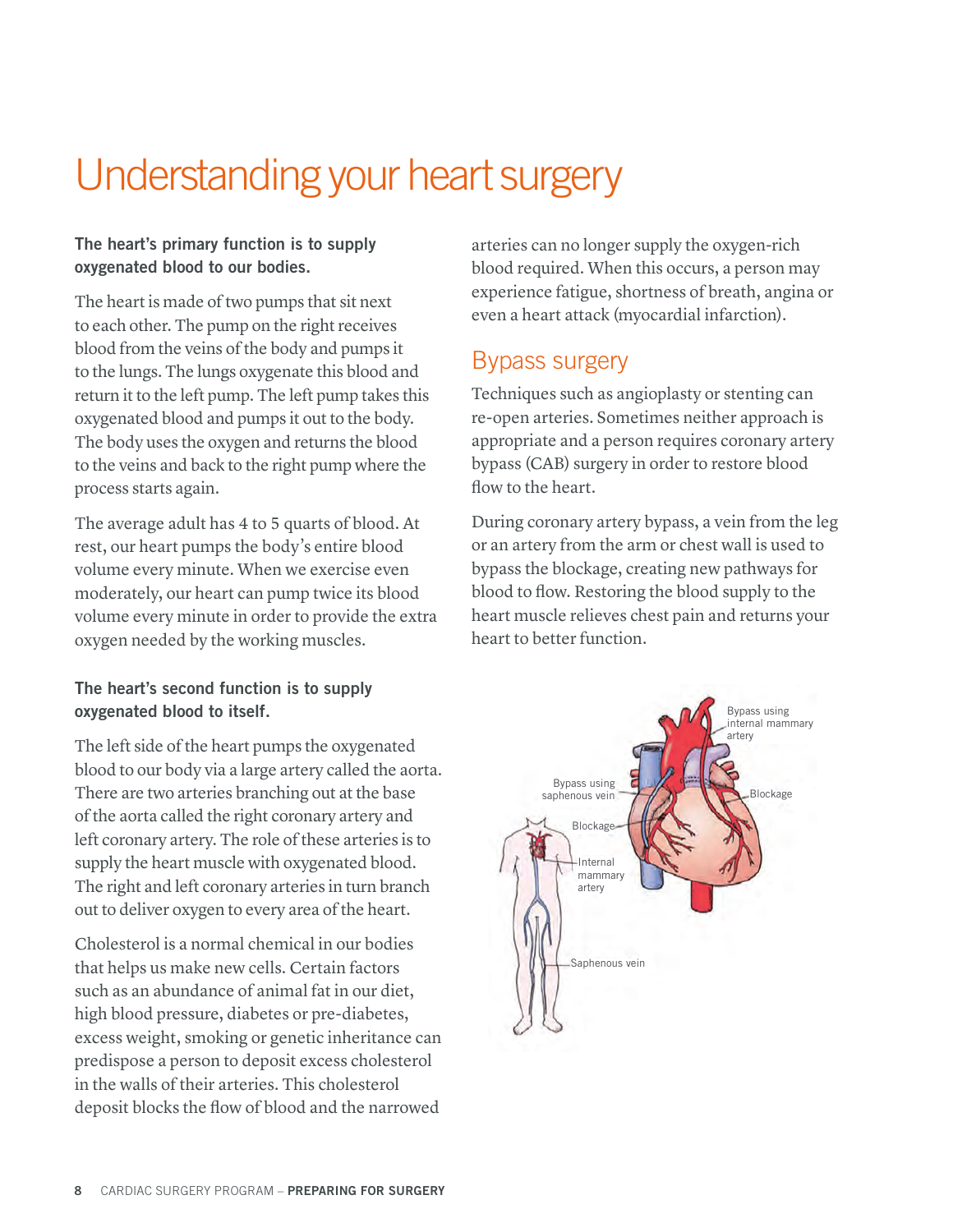### Understanding your heart surgery (continued)

#### Valve surgery

The heart is a pump that squeezes and has a set of one-way flap valves that organize the flow of blood through the heart. These valves open and close to keep blood flowing through your heart and out to your body. When these valves do not open (valve stenosis) or close (valve regurgitation) properly, the heart muscle cannot function normally. This causes your heart muscle to overwork and may lead to fatigue, decreased exercise tolerance and/ or shortness of breath. During heart valve surgery, your surgeon repairs or replaces the abnormal valves. This should restore effective blood flow through the heart.

#### Mitral valve disease

Common problems with the mitral valve:

- Some people are born with slightly abnormal mitral valve tissue that causes prolapse and leakage. This is the most common condition leading to mitral valve repair.
- Certain diseases such as rheumatic fever and endocarditis can scar and stiffen the mitral valve, preventing it from opening properly.

#### Aortic valve disease

Common problems with the aortic valve:

- The most common problem is progressive calcification of the valve associated with the aging process. The valve narrows and cannot open and close properly.
- Some people are born with two leaflets (flaps) instead of the usual three. This condition is tolerable when one is young but as one ages and the valve stiffens, the valve cannot perform its normal function.

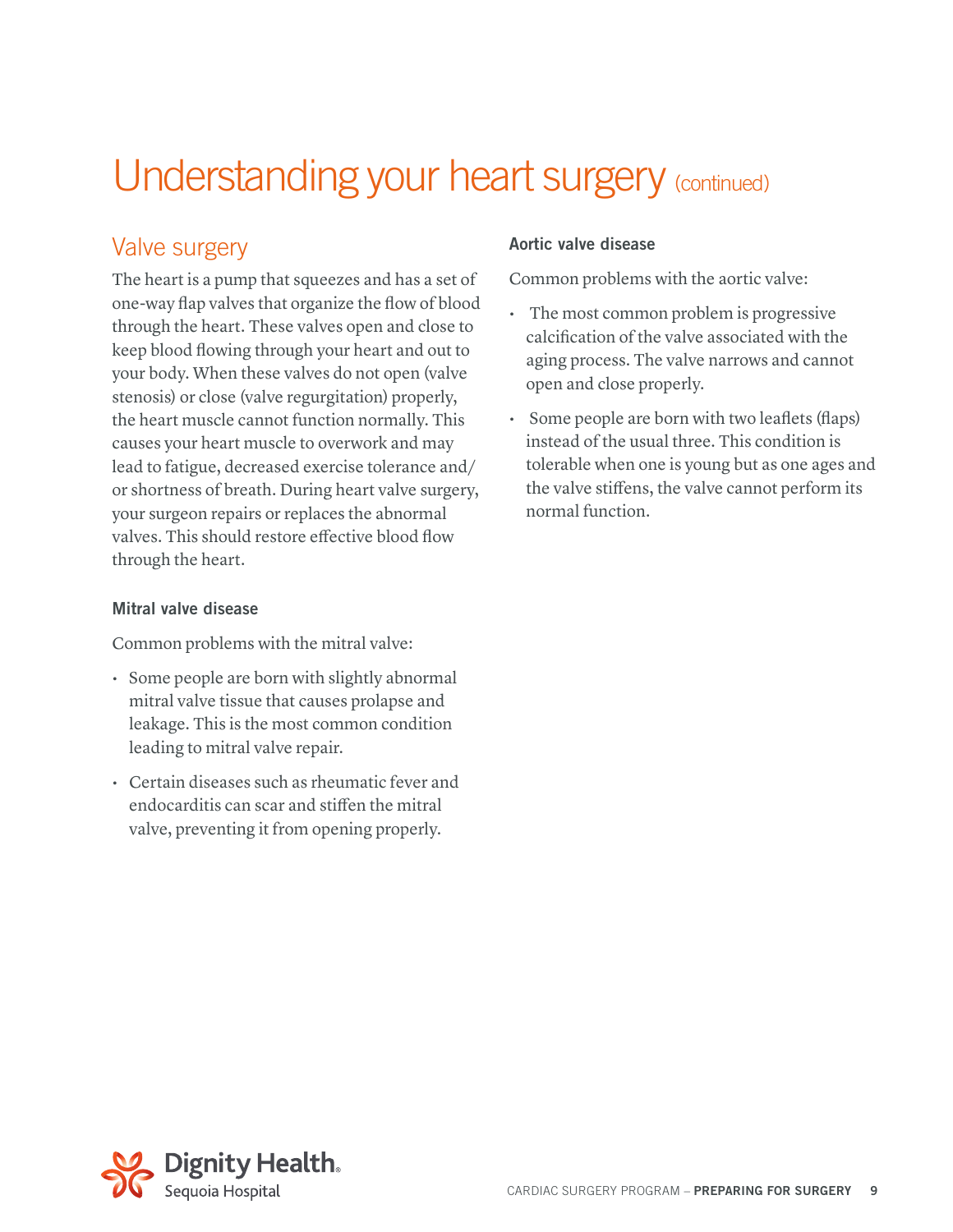# Pre-operative work-up

The surgeon's office will schedule you for a preoperative work-up and testing.

#### Physical exam

Bring the completed Patient History Form with you to your appointment. In the office, a physician assistant will examine you.

#### **Medications**

If you are seen at the surgeon's office, please bring the medications you are **currently** taking to this appointment. Make sure they are in their **original**  containers.

IF YOU ARE ADMITTED TO THE HOSPITAL FOR YOUR WORK-UP, **DO NOT** BRING YOUR MEDICATIONS WITH YOU. This is for your safety! Instead, bring a current list that includes the names, dosage and times you take each medicine.

### Pre-operative testing

Testing may include:

- Blood and urine tests
- EKG (electrocardiogram)
- Chest X-ray
- Ultrasound of neck arteries and leg veins

Physical exam and testing generally occurs as an outpatient. However, if you are 80 or over, or need a more extensive work-up, you may be admitted the day prior to your surgery to be evaluated by specialists. These may include: pulmonologist (lung specialist), endocrinologist (diabetic specialist), and/or nephrologist (kidney specialist).

#### **Consents**

You will be signing consents for your surgery, potential blood transfusion, treatment and hospital stay.

#### Advance directive

An advance directive tells your doctor what kind of care you would like to have if you become unable to make medical decisions. Similar documents are living wills and power of attorney for health care. **If you have any of these documents, please bring copies with you to the hospital.** If you have not thought about an advance directive, you may want to prepare one so your doctor and family know your healthcare wishes. Doctors recommend that everyone prepare these papers regardless of the type of surgery or condition. A good source of information on advance directives is the American Bar Association (ABA) abanet.org/publiced.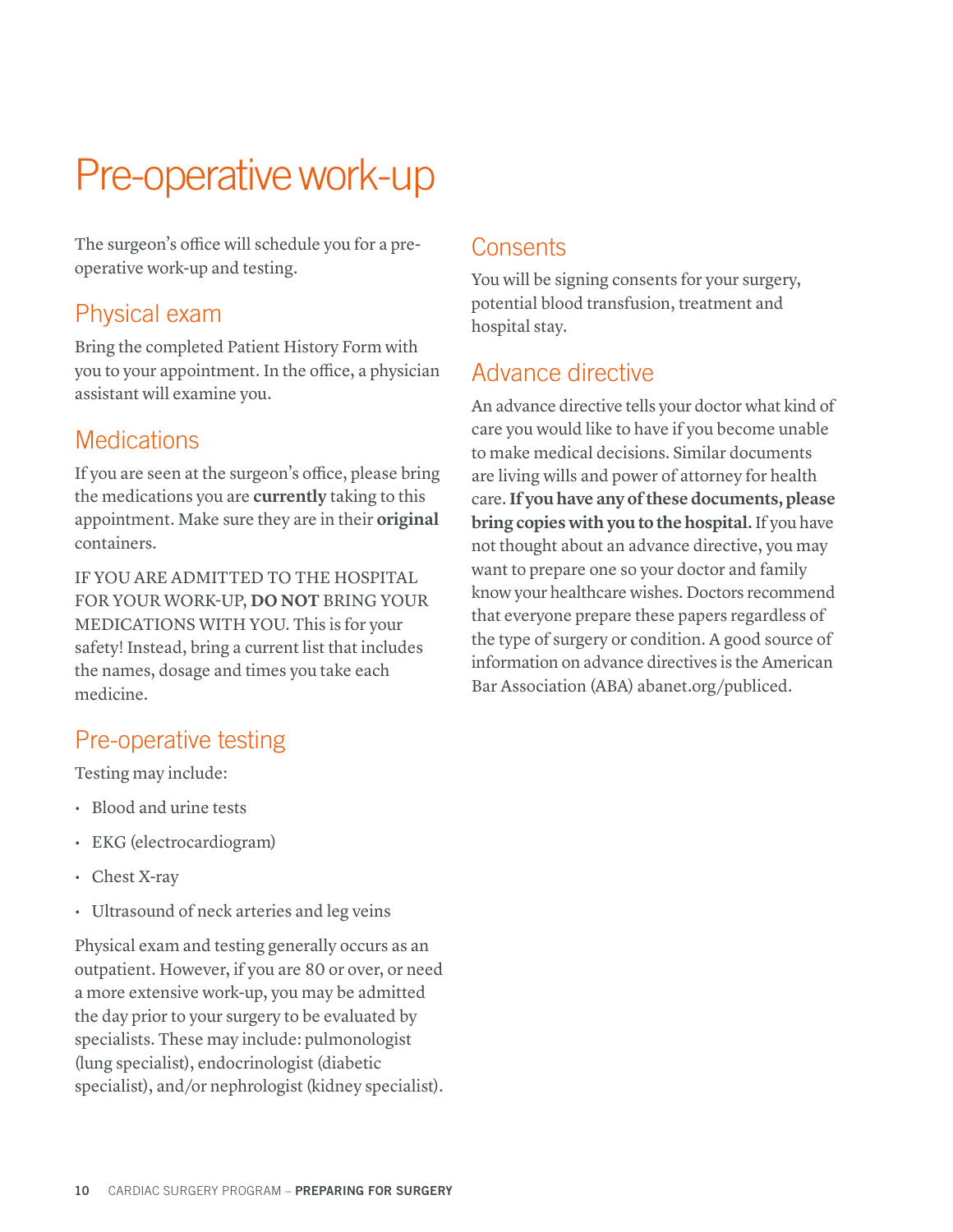# What to pack for your hospital stay

Wear comfortable clothing to the hospital. You can wear the same outfit on your return home. Sweats are ideal, especially if you have a long drive home.

Please pack lightly. Storage is minimal in most hospital rooms, particularly in the Intensive Care Unit.

#### **Toiletries**

- Dental care
- Shaving items
- Lip balm
- Hairbrush and/or comb

#### **Clothing**

- Change of underclothing
- Bathrobe, if you wish

You will be issued gowns, pajama bottoms and a pair of non-skid slipper socks.

#### **Prosthesis**

- Dentures
- Glasses
- Hearing aids with extra batteries

#### Entertainment

There will be a TV and TV guide in your room. If you bring reading material, choose light reading.

#### Valuables

Leave jewelry, money, credit cards and other valuables at home. If you choose to bring electronic devices, label them. Please give items of sentimental value such as wedding rings and religious medals to a family member for safekeeping before going to surgery. Check with your nurse before wearing these items again.

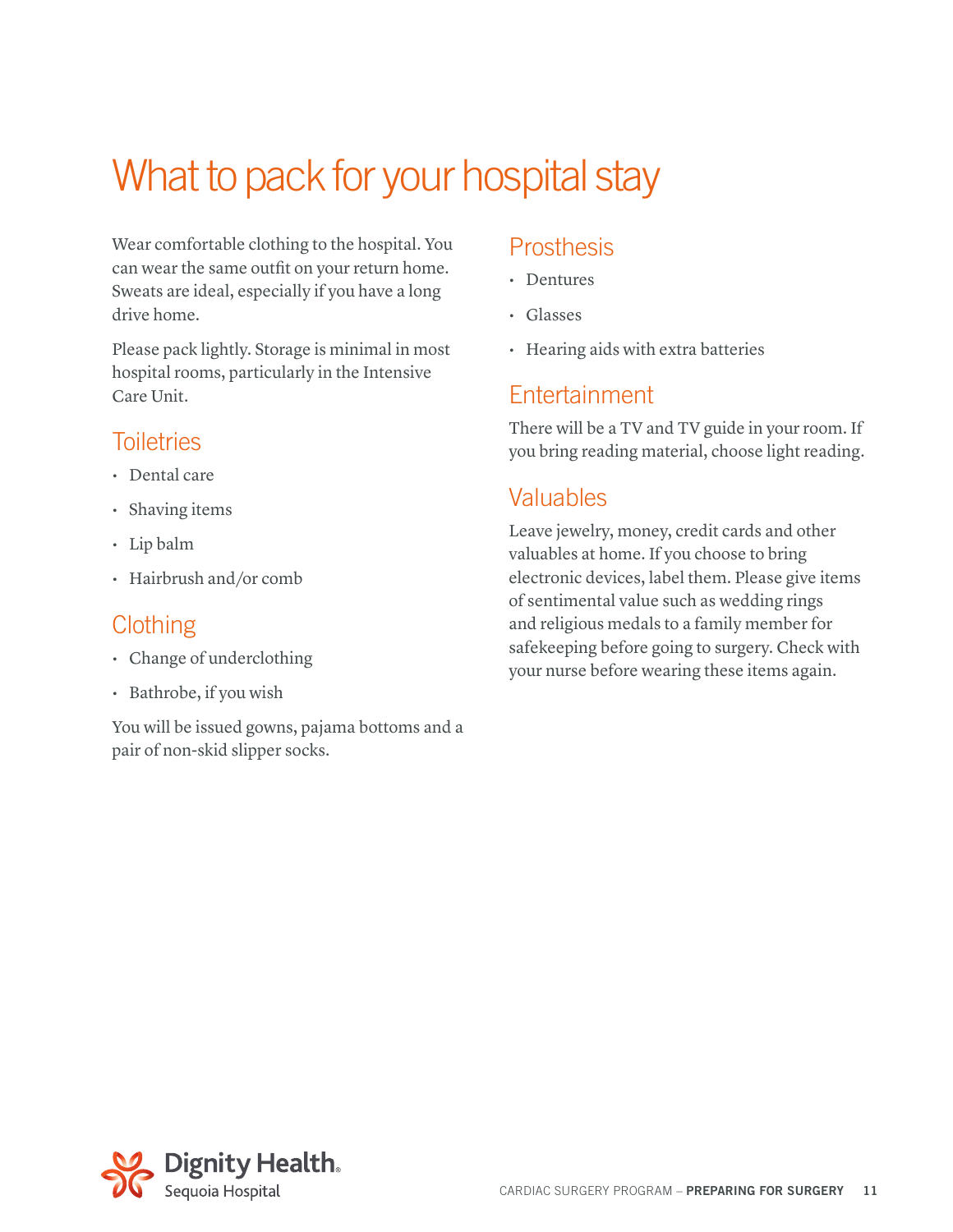### Smoking cessation



#### If you smoke, quit!

Stopping for any period of time can help you. Smoking increases your risk of problems after surgery.

Call 1 (800) NO-BUTTS for more information about smoking cessation.

### Preparing for your return home

Once you return home, the next several weeks will be your convalescent period. You should not need much more help with your personal care than before surgery, but you will need help with cooking and other household chores. **We do not want you to lift more than five pounds for one month after your surgery.** 

- **• Have a friend or family member drive you home from the hospital, fill your discharge prescriptions, and take you to your appointments.**
- **• Arrange for someone to stay with you for the first week or so.**

Most patients go home from the hospital within a week. Do not be alarmed if you stay longer as you may need extra care.

You should not drive for one month after your hospital discharge. Medication, pain and fatigue will significantly slow your reaction times.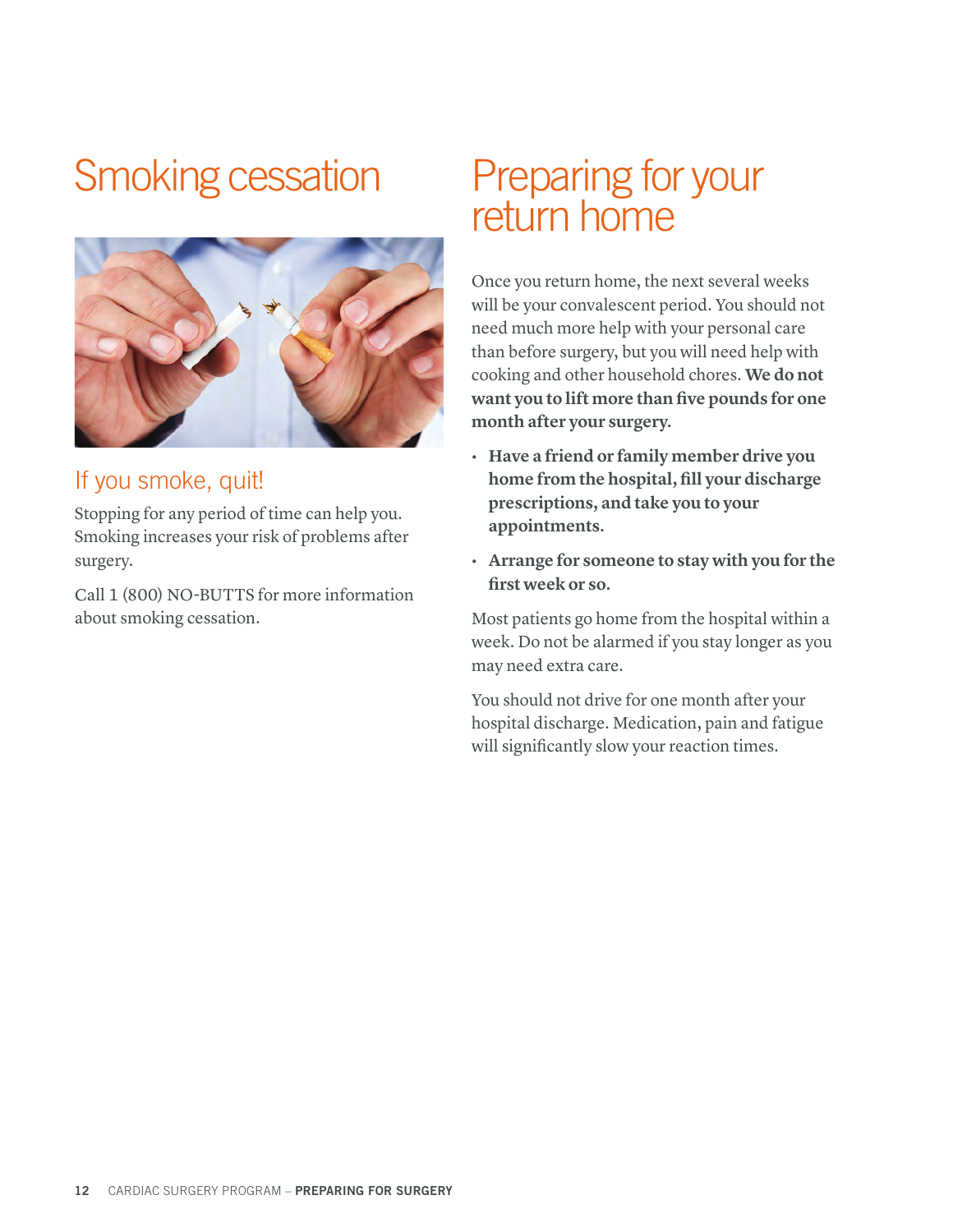### Levels of care needs after discharge

The majority of cardiac surgery patients will go home with minimal care needs after their hospital stay. However, some patients may require a higher level of care or may need assistance transitioning from the hospital to home. Types of care include:

- **• Home healthcare** caregivers, who may include nurses, physical therapists, and occupational therapists, make home visits.
- **• Skilled nursing facility (SNF or "sniff ")**  provides assistance with overall daily care, including showering/bathing, walking, dressing, meals and medication administration. Physical therapists and occupational therapists assist with activity and mobility concerns.
- **• Acute rehab facility** delivers a higher level of care than a SNF and typically includes longer length of stays.
- **• Long-term care facility** designed for people who require indefinite full-time care.

Of those cardiac surgery patients who need additional care, most will not need an acute rehab or long-term care facility after surgery. But arrangements are determined on a case-by-case basis, depending on the individual needs of patients.

### Skilled nursing facility (SNF)

#### What types of patients may need a SNF?

In some instances, patients may benefit from being transferred to a SNF. These patients tend to:

- have significant care needs or multiple medical issues prior to surgery
- require more care than family or home caregivers can provide

Please note: a SNF is not the same as a rehab facility or long-term care facility. See levels of care needs after discharge in left column for more information.

#### What can I expect if I am transferred to a SNF?

If you need to go to a SNF, it's not because you are considered sick or ill – you are being given extra support and care while you recover. The goals of transferring you to a SNF include:

- ensuring you have a successful post-operative recovery without complications
- discharging you from the hospital safely
- ensuring you have the resources you need while you recover, especially if those resources aren't available to you at home
- making sure you have extra time and assistance to regain strength and independence prior to going home

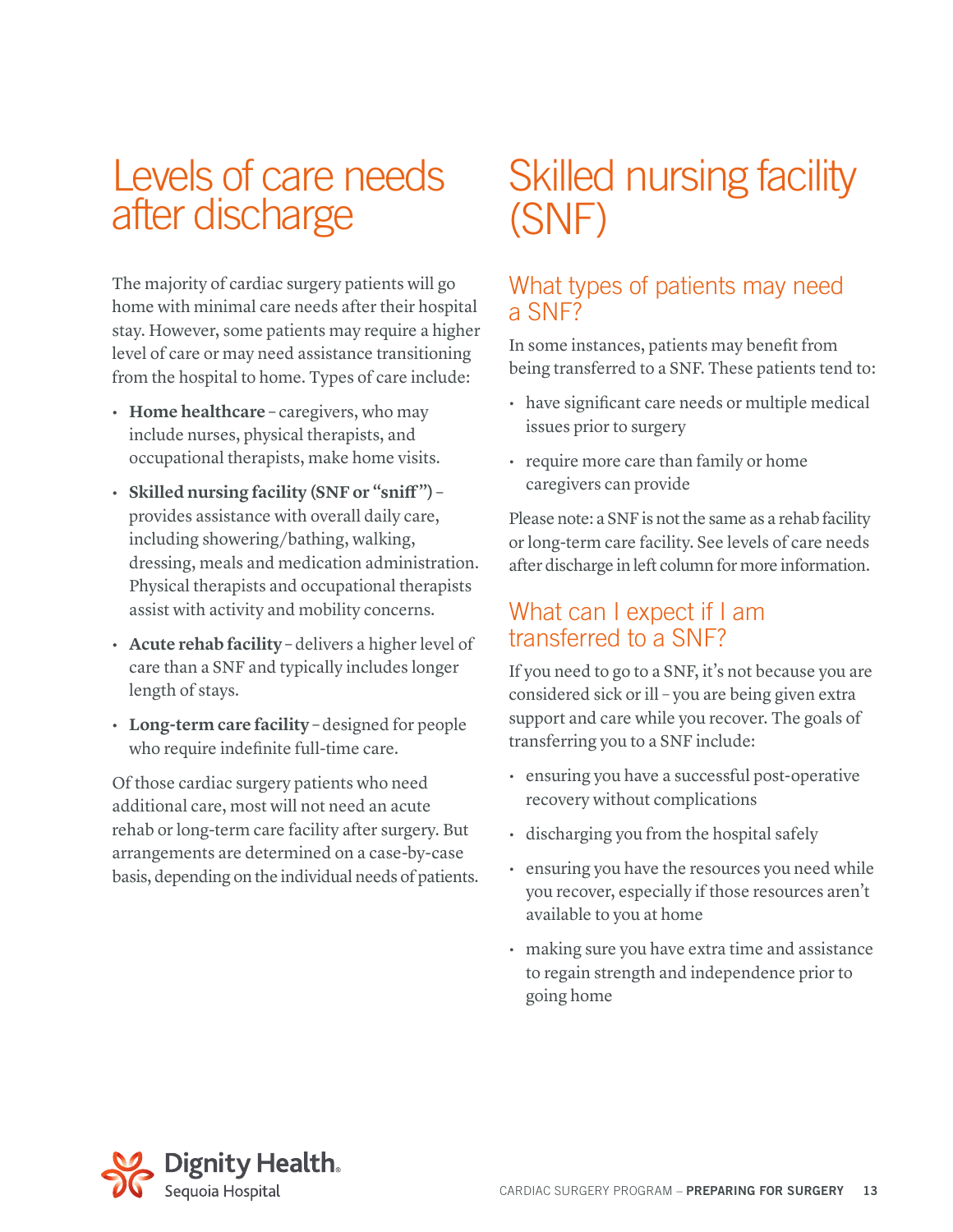# Skilled nursing facility (SNF) (continued)

Doctors, nurses, nursing assistants, therapists, and other staff will be involved with your care. However, their involvement will be less than what you experienced at the hospital. The staff is primarily there to offer support and assistance as you need it. You will also be expected to be more independent in your care and recovery than at the hospital.

### How long will I have to stay?

The typical length of stay is approximately one to two weeks. Your stay would only be longer if your doctors feel it's necessary for your safety and recovery.

### Will insurance pay for a SNF?

Every provider and plan, including Medicare, has different coverage requirements, so it's important to determine what your insurance covers and what criteria you need to meet to qualify for a SNF. **Contact your insurance provider before surgery to determine eligibility for services.** 

Your patient navigator will discuss the process with you before surgery. She will review your options, give you information, advise you to contact your insurance company for prior authorization, and help determine the services for which you qualify. This will help speed up the approval process.

If you do not qualify for a SNF, private-pay options are available. Our case management department can discuss private-pay options with you.

### What if I anticipate needing a SNF?

We recommend that you begin your search for a facility prior to being admitted to the hospital. If you need assistance with locating facilities, you can ask your nurse navigator or contact Sequoia Hospital's case management department for a list of local facilities.

Many facilities offer tours for potential clients prior to admission. This can help you determine if a facility is right for you. Identifying an appropriate facility is especially important if you do not live in the Bay Area, as it can sometimes be more difficult to find qualified facilities in other areas.

#### Other questions about SNFs?

Remember, if you are otherwise healthy and independent at home prior to surgery, it's unlikely you will require this level of care after discharge. But if you do, we'll help you with the selection, approval, and transfer process. If you have additional questions, please contact:

Sequoia Hospital Case Management (650) 367-5683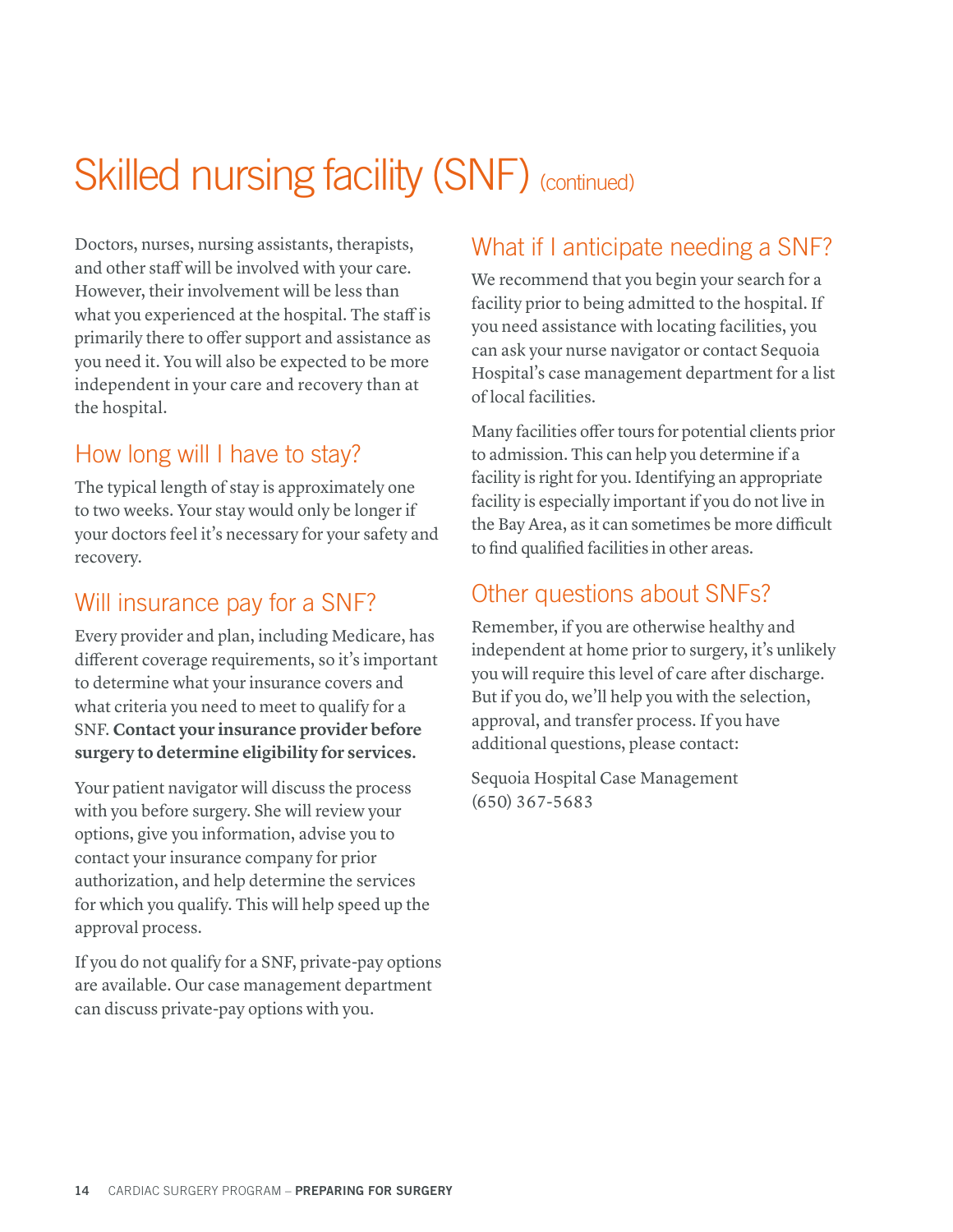### The day before your surgery

#### **Diet**

You may eat your regular meal the evening before your operation but you should have **nothing to eat or drink after midnight!** This includes coffee, water, hard candy and chewing gum. This is for your safety during anesthesia.

#### General information

"Prepping" (preparing) the skin before surgery can help reduce the risk of infection after surgery. Sequoia Hospital has chosen Chlorhexidine Gluconate (CHG) antiseptic solution for you.

#### Before you shower or bathe

- Carefully read all directions on the product label.
- Chlorhexidine should not be used on the face, ear, eyes, mouth or genital area.
- Chlorhexidine should not be used if you have an allergy to it.
- Stop Chlorhexidine use if you develop any rash and call your doctor.

#### When you bathe or shower

- Wash your hair and face with regular shampoo/ soap. Rinse thoroughly to remove any residue.
- Wash your entire body from the neck down with Chlorhexidine. Apply the minimum amount of Chlorhexidine necessary to cover your entire body (about 1 oz.). Use Chlorhexidine liquid as you would any other liquid soap. You can apply Chlorhexidine directly to the skin or to a wash cloth and wash gently.
- Rinse thoroughly with warm water and towel dry.
- Do not use your regular soap, lotion, powder or perfume after cleaning with Chlorhexidine.

#### Before going to bed

- Brush your teeth as usual.
- Use Peridex™ (chlorhexidine gluconate) 0.12% mouthwash, swishing for 30 seconds.
- Dress in clean clothes/sleepwear

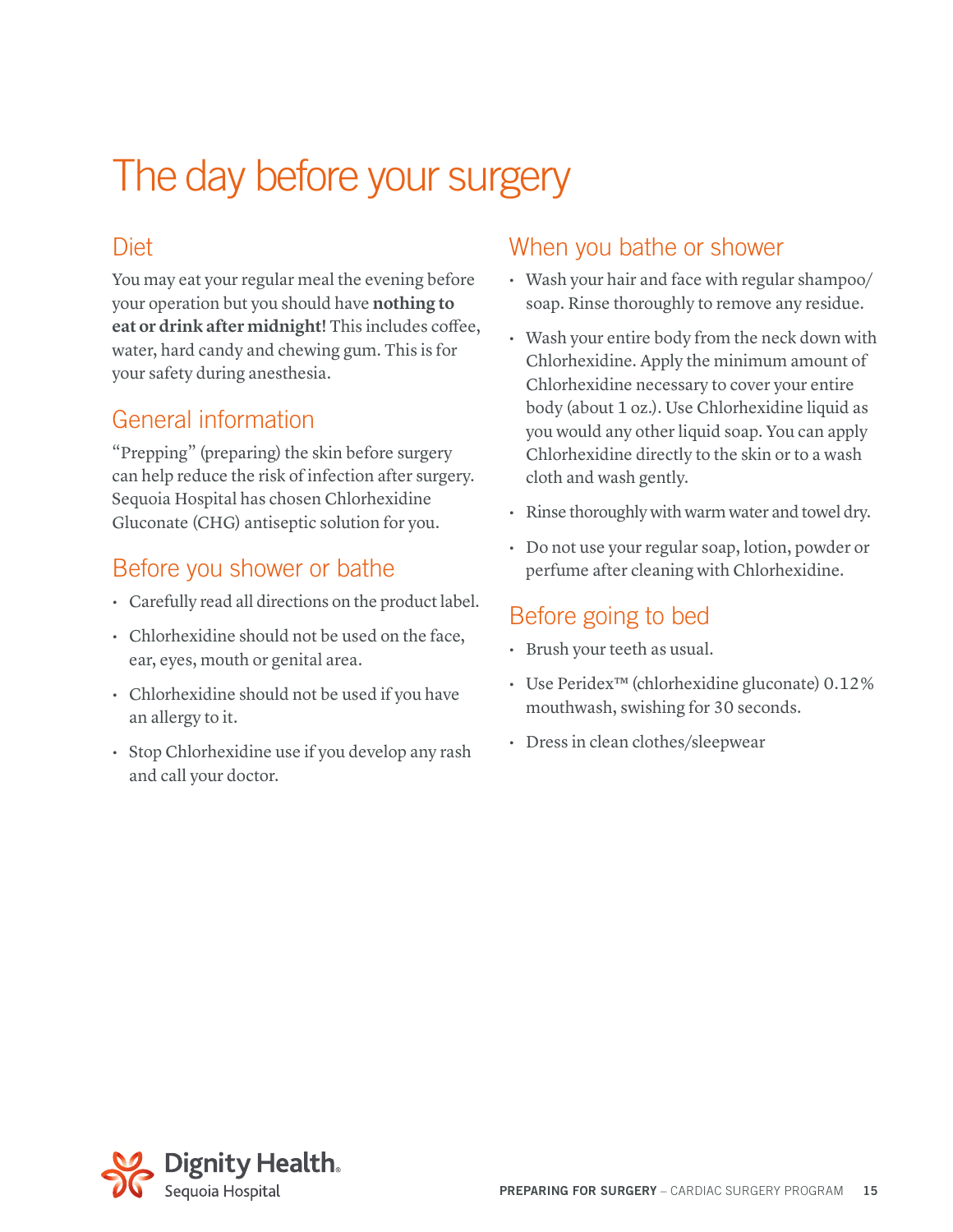### The morning of your surgery

Please arrive at the hospital at the time designated by your surgeon's office. When you arrive, please go to the information desk inside the main entrance, where someone will direct or escort you for check-in.

- Just prior to your operation, a surgical technician of your gender will clip bodily hair from your chest to ankles. Immediately after clipping, you will shower with antibacterial soap.
- The staff will instruct you to do Chlorhexidine shower (described above) at the hospital after any hair is removed with clippers.
- After the clipping and the Chlorhexidine shower, wash with Chlorhexidine disposable wipes (6 in a kit). Open the CHG Prep Cloth package as directed. Ignore blue foam. Select white cloths for prep.
- Use the first cloth to wipe your neck and chest area; use one cloth for each arm, one cloth for each leg/groin, and the last cloth for your back. Discard the cloths in trash can. **DO NOT FLUSH DOWN THE TOILET.**
- Allow area to air dry for one minute. **DO NOT RINSE.** It is normal for the skin to feel "tacky" for several minutes after the solution is applied.
- **• Avoid touching the prepped area after using the cloths.**
- Brush your teeth as usual.
- Rinse your mouth with the Peridex™ (Chlorhexidine Gluconate) 0.12%.
- You will be given an identification wristband to wear. Please keep it on at all times while you are in the hospital.
- Your nurse will then start an IV and review your medication list, medical history and other information.
- You will then be transported to the surgery department where you will be interviewed by the operating room nurse and anesthesiologist.
- Please be aware that the repetitive questions by multiple personnel are designed to ensure your safety.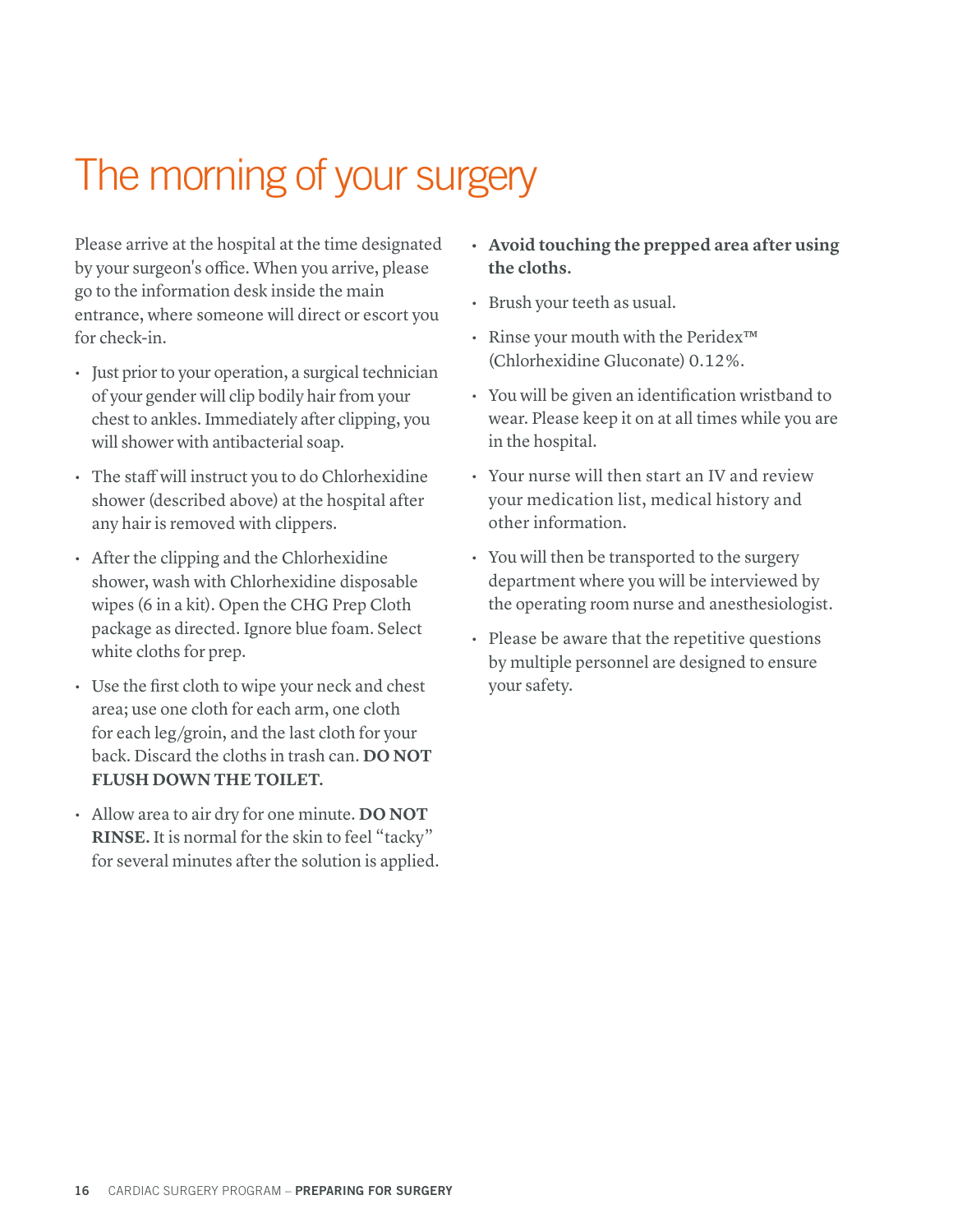# Surgical preparation

- The anesthesiologist will introduce him/herself and answer your questions.
- You will be in the operating room approximately three to five hours.
- Two family members may stay with you until you go to the operating room. At that point, family and friends can take a break and then go to the ICU waiting room in three hours. The surgeon will meet them there to discuss the operation.



### In the operating room

- When you enter the operating room (OR), a nurse will greet you and check your name band and other vital information.
- The anesthesiologist will start an IV and give you a sedative. Once you are asleep, the staff will apply monitoring devices and insert breathing and drainage tubes.
- The monitoring devices and tubes will accompany you to the Intensive Care Unit (ICU), where you will be taken immediately following surgery. This equipment is not painful, but can be an overwhelming sight for family members.



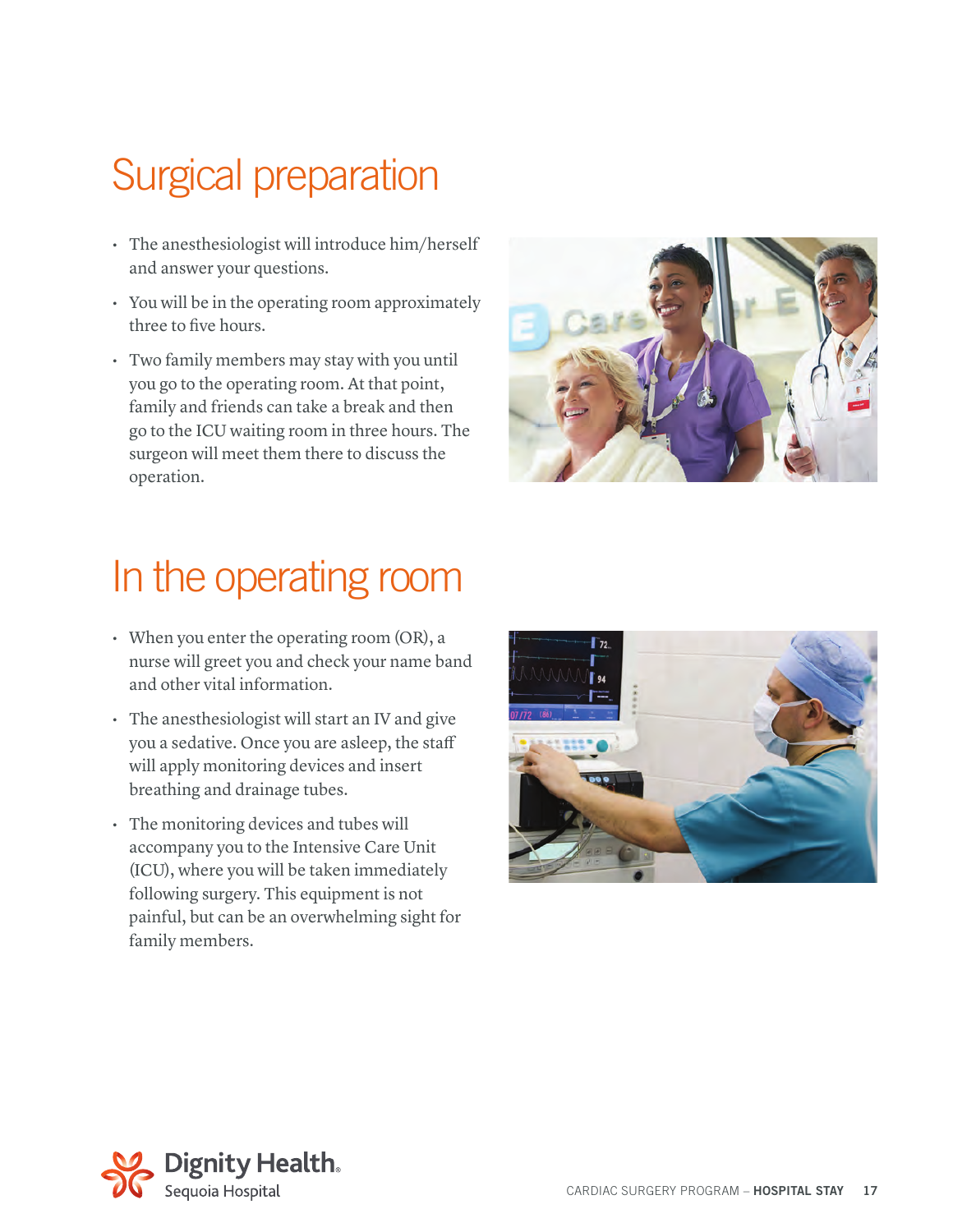### Lines, tubes & monitoring devices

#### You can expect the following:

- A breathing tube inserted in your mouth, connected to a ventilator that helps with breathing until you are fully awake in the ICU.
- Specialized intravenous (IV) lines in your arms, wrist and neck that allow nurses to give medications, draw blood samples and monitor heart function without having to "stick" you.
- Sterile dressings that cover your incisions for the first 24 hours. After that, they will be removed and the incisions will be exposed to the air to heal.
- One to three chest tubes to drain fluids that accumulate as a result of the operation.
- Pacing wires placed against your heart during the operation, attached to a temporary, external pacemaker.
- A bladder catheter (Foley) that drains urine by gravity. Most people do not feel this tube, but on occasion it may give you the sensation of having to urinate, even as it is draining.

Most lines and tubes can be removed within 24 – 48 hours after surgery. Pacemaker wires and one IV will remain until you are close to the day of discharge.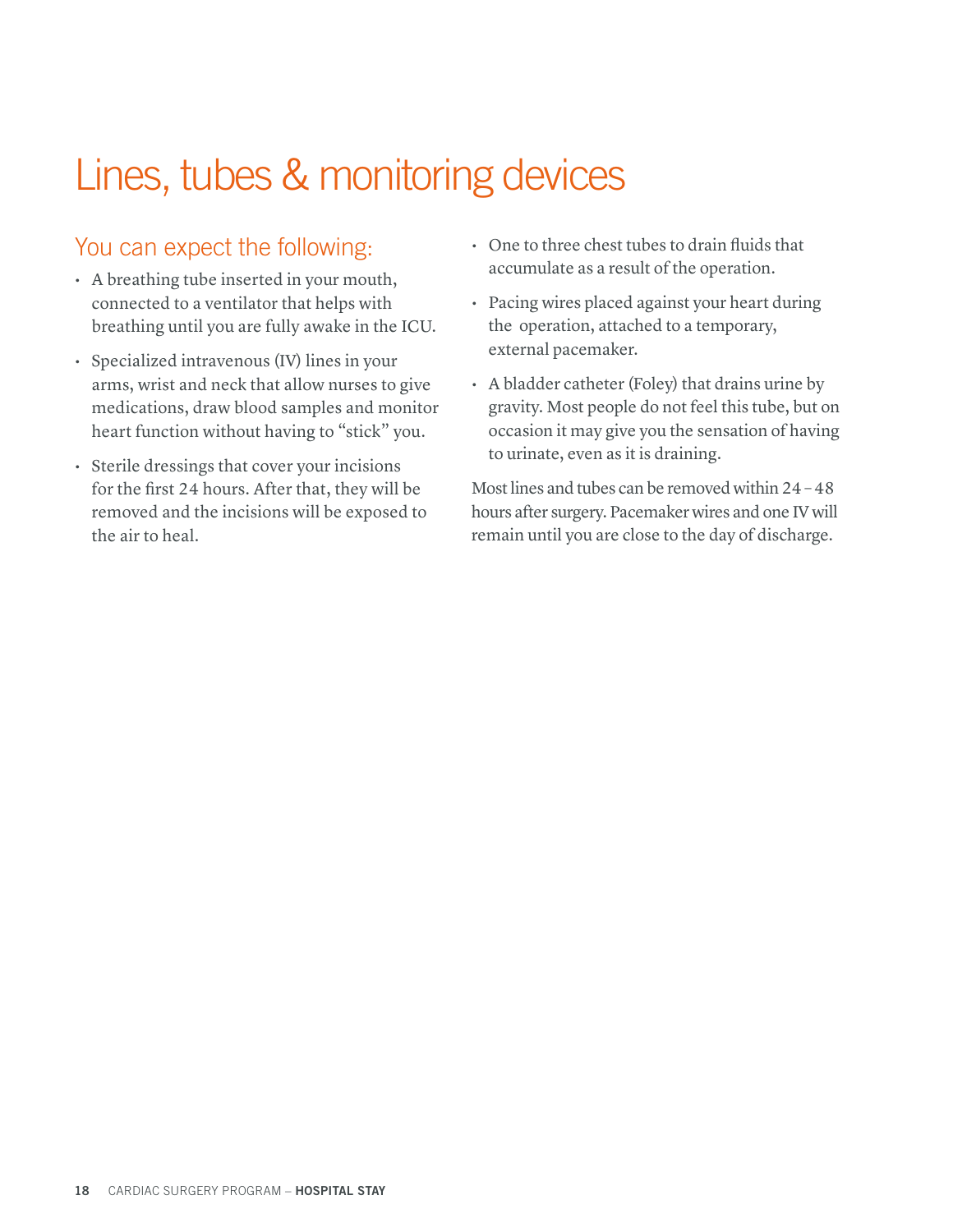# The Intensive Care Unit (ICU) experience

### A patient's perspective

Upon entering the ICU, you will still be under anesthesia. Bypass surgery patients usually begin waking up between 2 – 4 hours after entering the ICU. Valve surgery patients will be kept asleep for a minimum of 3 – 4 hours. Once you are allowed to wake up, it may be an additional 2 – 4 hours before you are fully awake.

- When you wake up, you may feel tired, confused, nauseated, thirsty, feverish, or cold. All are very normal after heart surgery. You may experience pain and tenderness around your incision(s). The nursing staff is close by to help alleviate your symptoms with medication and other measures to keep you comfortable.
- You will wake up in the ICU with a breathing tube in your mouth/throat. Your nurse and respiratory therapist will remove the tube as soon as it is safe, usually within a couple of hours after you wake up. **You will not be able to speak while the tube is in place.** Your nurse will ask you yes/no questions that you may answer by nodding your head. These questions will focus on your comfort. Once the tube is removed, you will be able to speak but your voice may be hoarse.
- After the breathing tube is removed, your nurse will administer oxygen and start your breathing exercises. You will be able to take sips of water and ice chips shortly after the breathing tube is removed.
- Typically, on the day following your surgery while still in the ICU, you will get out of bed, sit in a chair and start eating solid foods. The nursing staff will assist and coach you during this activity. Your appetite will most likely be very poor at this time so eat what appeals to you.

The average stay in the ICU lasts 24 – 48 hours. Your general state of health, response to surgery, and age will dictate your length of stay. You will be transferred out of the ICU only when you are medically stable.

### Keeping your family informed

Your family may visit for short periods while you are in the ICU. Your nurse will be happy to discuss your progress with them. The staff requests that your family leave the unit during shift change to ensure patient privacy. Your family may ask about your condition, any time day or night, by calling the ICU at (650) 367-5623. **Please designate one contact person to receive this information and distribute it among family members and friends.** This will keep interruptions in your care to a minimum.

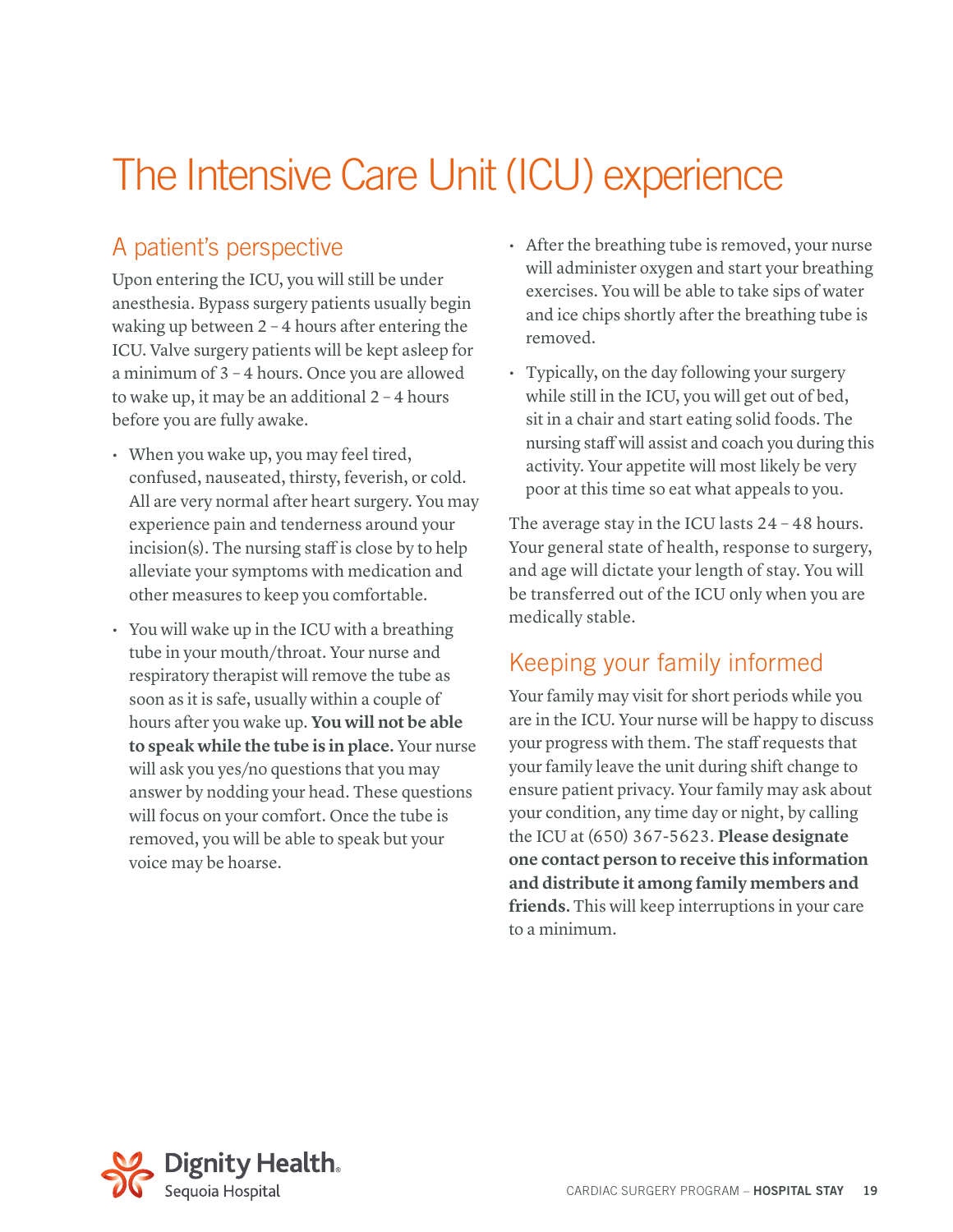### Managing pain

Pain is an individual experience. Our goal is to keep you as comfortable as possible after surgery. With proper pain management, you will be able to move around and do your deep breathing exercises.

Nurses use a "pain scale" to help determine the effectiveness of your medication regimen. You will be asked something like "What is your pain level?" This is the number that best describes how you rate your pain at that moment in time. **There is no right or wrong answer.**

Adequate pain management is necessary and crucial for your recovery. Be sure to ask your nurse for medication **before** pain prevents you from actively participating in your care.



Pain Rating Scale© Mosby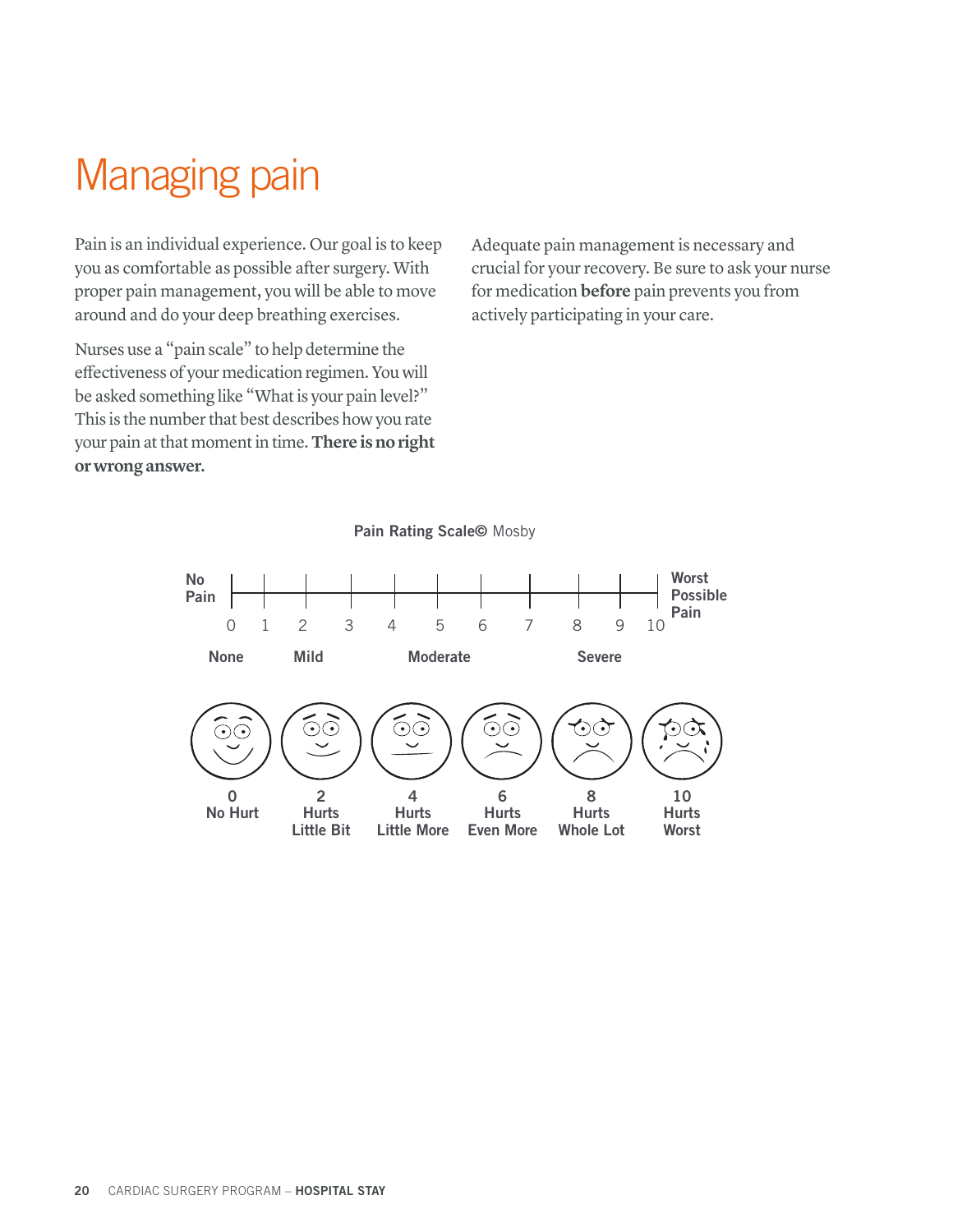### Deep breathing & coughing exercises

Pneumonia is a complication that can occur with any surgery. Before your operation, the pulmonary therapist and/or nurse will teach you deep breathing and coughing exercises with an inspirometer. These exercises are very important and will help keep your lungs clear and prevent pneumonia.



### The Cardiac Surveillance Unit (CSU) activity guide

When you have progressed to the CSU, the nursing staff will continue to care for your individual needs and monitor your labs, heart rhythm and vital signs. They will review your plan of care for the day and note it along with other information on the "White Board" in your room. You and your family may also use this board to note questions for your physicians or other staff. Your nurse will visit you hourly to ensure your comfort and safety.

### Activity guidelines in the CSU:

**Walking is an integral part of your recovery.** It will help prevent post surgical complications such as pneumonia or the development of blood clots in the legs.

#### To start your walk:

- Call your nurse for your first walks, especially if you have lines or tubes. When you are steady, your nurse or physical therapist will clear you to walk with family or even by yourself.
- You may feel more secure using a walker in the first few days. There is a walker provided in your room for your use. The staff will show you how to use it properly.
- Pain should not prevent you from walking and doing your deep breathing exercises every hour. If it does, you need better pain control. Inform your nurse if this is the case and he/she will be glad to help.

Increase the number of walks every day. Challenge yourself while you are with us and you will know you are ready to return home. Remember, being tired is normal at this point.

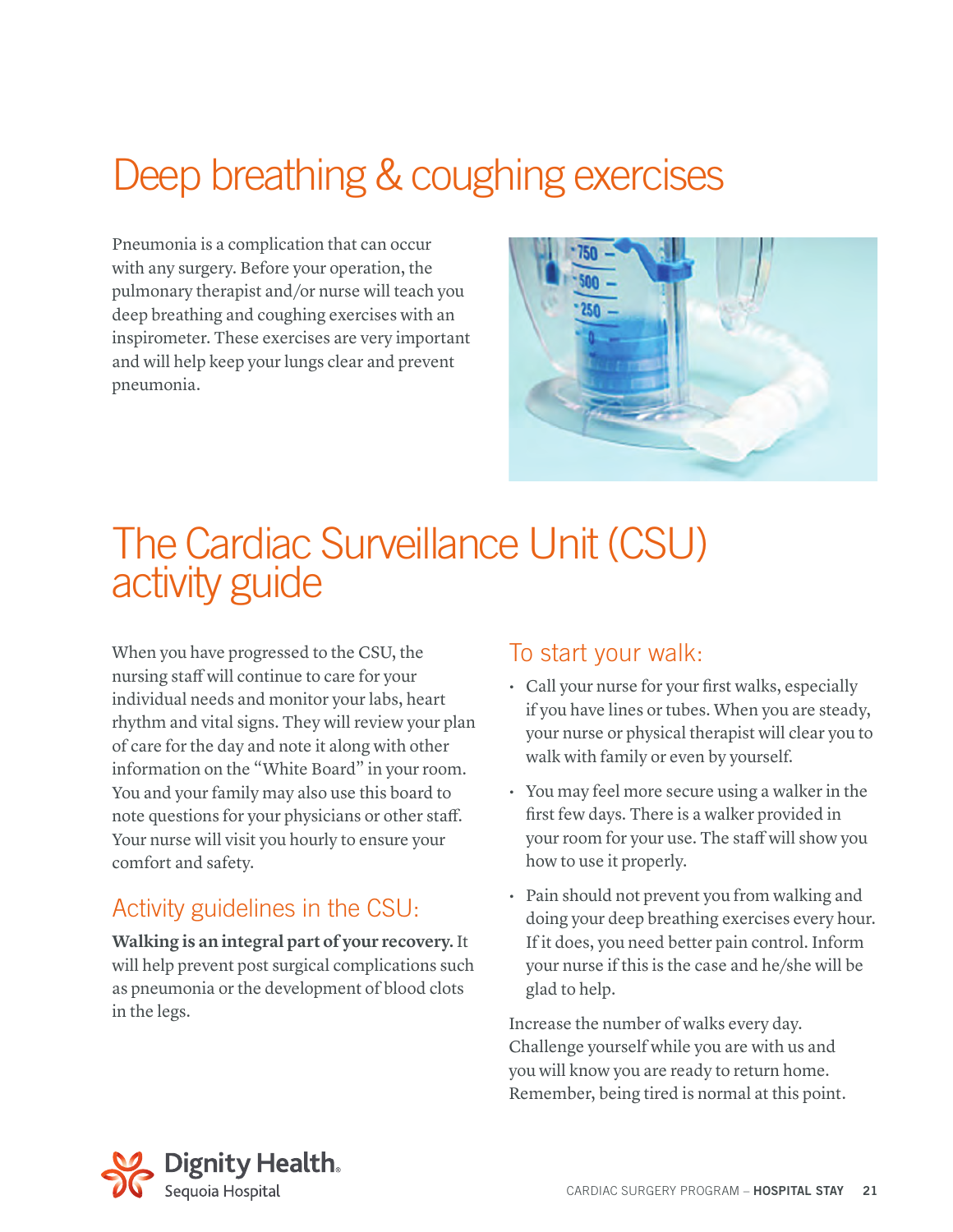### The Cardiac Surveillance Unit (CSU) activity guide (continued)

### Helpful hints:

- Alternate periods of resting in bed, sitting and walking.
- Walk in the hall. Distance and speed is not any issue.
- Eat your meals sitting up in chair or on edge of bed.
- Sit up for no more than 45 minutes. At this point, you should stand, take a few steps in your room or a walk in the hall. This will prevent blood clots from forming in your legs because of sluggish circulation.
- Try not to stay in bed more than 1 hour unless napping.

• When in bed, do ankle exercises (rotate your ankles, point then flex your feet).

### How many times should I walk?

| Day 1 | $1x = Must!$<br>$2x = Great!$<br>$3x =$ Outstanding!! |
|-------|-------------------------------------------------------|
| Day 2 | $3x = Must!$<br>$4x = Great!$<br>$5x =$ Outstanding!! |
| Day 3 | $4x = Must!$<br>$5x = Great!$<br>$6x =$ Outstanding!! |

# Atrial fibrillation

Atrial fibrillation is an irregular heart rhythm (arrhythmia) that occurs in 30 – 35% of people after heart surgery. It is not dangerous, but can make some people feel poorly. Atrial fibrillation is usually treated with medications. You may need to continue these medications once you are discharged and until your cardiologist stops them.

**Note:** If you did not have this arrhythmia before surgery, your heart will most likely return to its regular rhythm (normal sinus rhythm).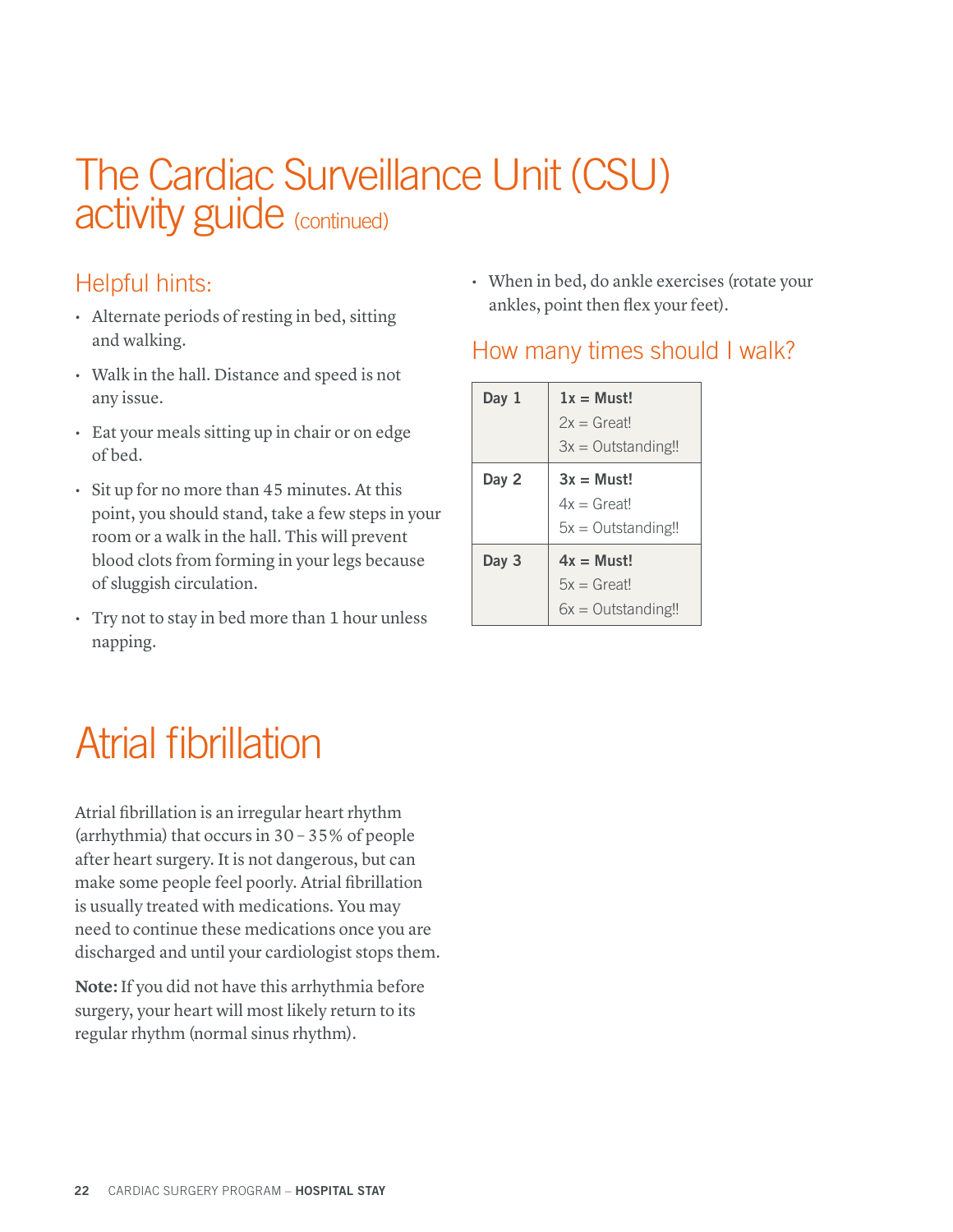# Getting ready to go home

#### You are ready to go home when:

- Your pain is controlled by oral pain medication.
- You are walking 5 6 times a day with little or no assistance.
- You can get in and out of bed without the use of side rails.
- You have had a bowel movement, are able to pass gas and do not feel bloated.

For more information on levels of care needs after surgery, please see page 13.

#### Before going home

- A patient navigator will review discharge instructions with you.
- Make sure your questions are answered.



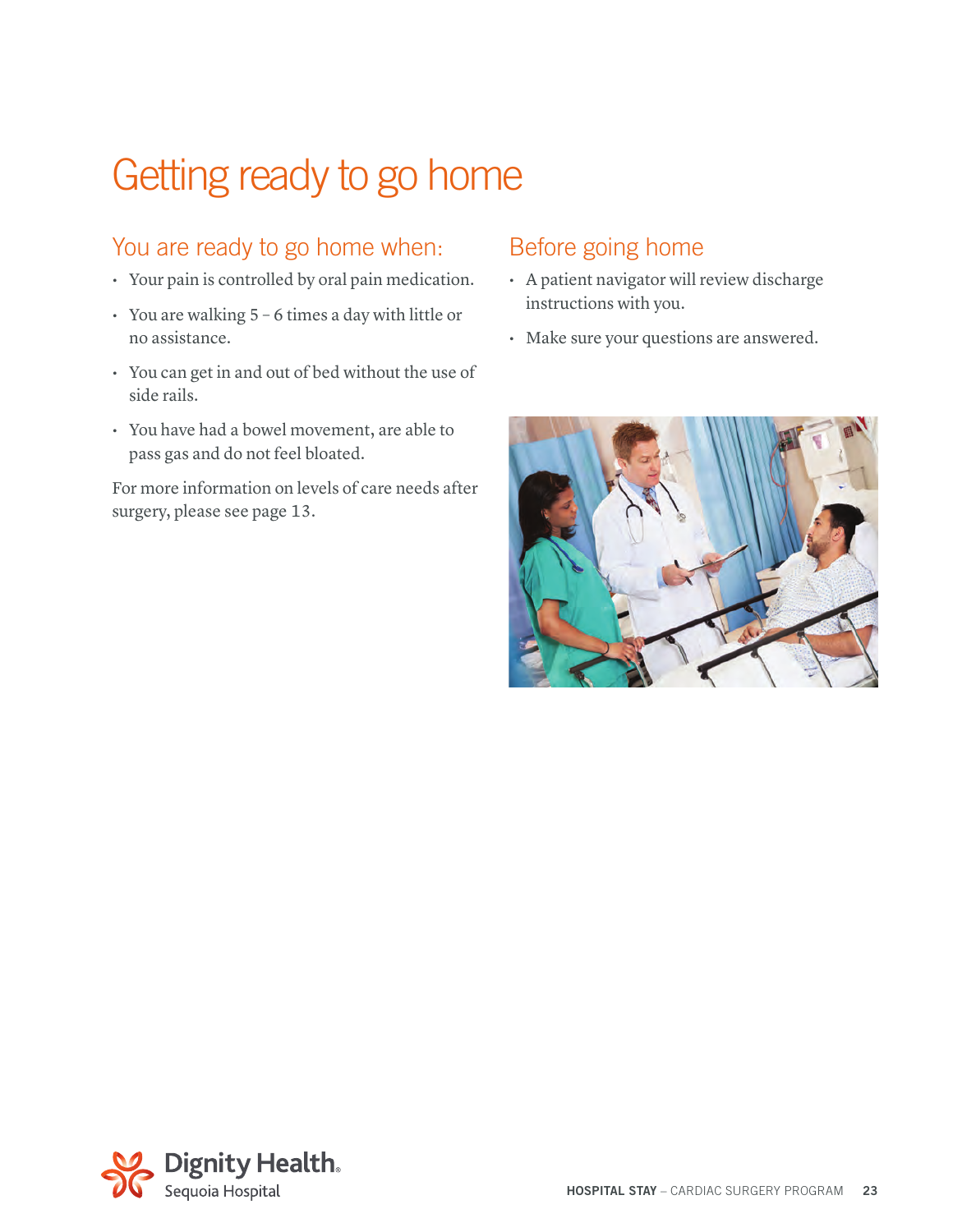# Recovering at home

Here are some general guidelines that will assist you during your home recovery.

#### **Medications**

Have someone fill your prescriptions as soon as you are discharged. **Do not stop any medication without speaking to your cardiologist first.**  Some medications may need to be gradually discontinued.

All valve surgery patients will need to be given prophylactic antibiotics in accordance with American Heart Association guidelines prior to any dental work including cleanings, extractions, root canals, implants, etc. If you are a valve surgery patient, please notify your dentist of this requirement prior to your scheduled appointment. Please contact your doctor's office if you have any questions.

#### Follow-up Care

- Schedule an appointment with your cardiologist for 5 – 7 days after leaving the hospital.
- If instructed, schedule a visit with your surgeon for 30 days after leaving the hospital. You may be seen by a physician assistant or nurse for this visit.

#### **Activity**

Recovery is hard work!

- Get dressed and groomed every morning.
- Stay in the living areas of your home. Return to your bedroom only if you need a nap.
- Continue to alternate between resting, sitting and walking. Lie down for no more than one hour. Sit down for no more than 45 minutes at a time. Avoid crossing your legs. This will prevent sluggish circulation in the legs that can lead to blood clots.
- Take daily walks outside on level ground when the temperature is comfortable. Start with 5 minutes out, 5 minutes back. Walk at your own pace. If you feel up to it, repeat your walk later in the day.
- Increase your walking time by 2 minutes every two days, as tolerated. A good goal is to walk continuously for 30 minutes a day by the end of one month. You may walk more if able.
- Stairs are okay, especially if you were using them prior to surgery. Take them slowly.
- Exercise is part of taking care of yourself, and is just as important as taking your medicines. Over time, exercise will increase your physical stamina and decrease your fatigue.
- Continue using your inspirometer (the big one) 5 – 6 times per day. This will help keep your lungs clear until your activity level is back to normal.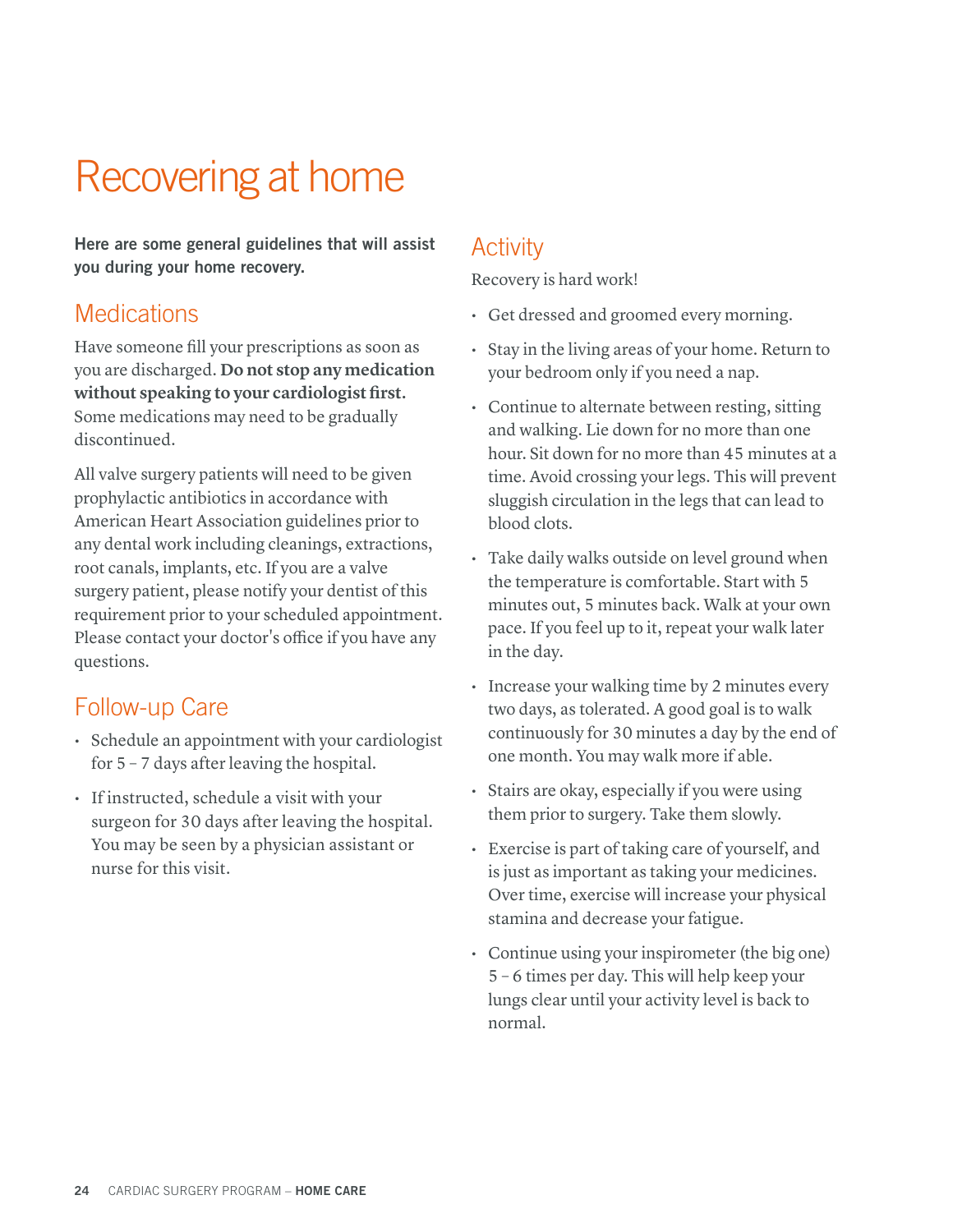#### Upper body restrictions (sternal precautions)

Your breastbone (sternum) will take 8 weeks to fully heal. It may take longer if you are a diabetic. Sternal precautions will help reduce pain and promote healing.

- **• DO NOT LIFT, PUSH OR PULL MORE THAN 5 POUNDS** (about ½ gallon of milk) FOR THE FIRST 4 WEEKS. You may do light household tasks. (No vacuuming or lawn mowing.)
- Computer work is fine. Keep your shoulders relaxed and your elbows low with the keyboard close to you. This will minimize using your chest muscles and prevent pain.
- **DO NOT DRIVE FOR 4 WEEKS.** Your breastbone is not stable enough to handle the demands of driving, even with power steering. Remember, your reaction time will be slower because of anemia, fatigue, pain and/or new medications.
- You may travel in a vehicle's front seat. **Do not disable the airbags.** A breastbone injury is easier to fix than a head injury. Drive safely!

#### **Hygiene**

- You may shower and wash your hair. Warm water rather than hot is best for the first couple of weeks. DO NOT SOAK IN A TUB OR POOL for one month.
- Have a small, stable chair or stool in the stall in case you feel tired or dizzy. Make sure you are able to move around safely.
- For the first few days, **have someone nearby in case you need help.**

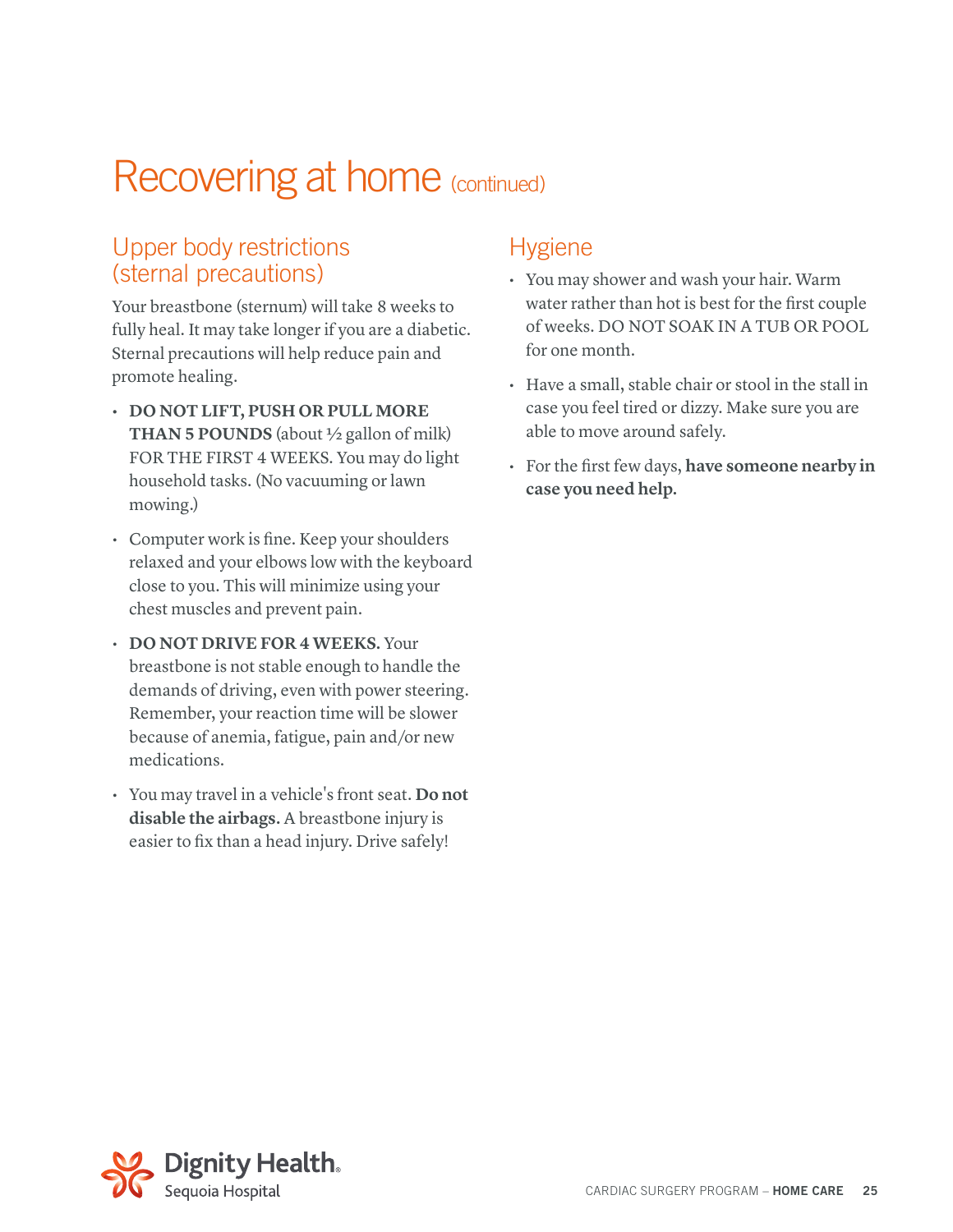### Caring for your incisions

- Any gentle soap and water will keep your incisions clean. Carefully clean your incision(s) first, and then wash the rest of your body. You may use your hand or a clean cloth when washing.
- Gently pat your incisions dry, then towel off the rest of your body.
- Check your incisions daily. Watch for increased redness, swelling or oozing. Contact your surgeon if this develops. Do not wait until your follow-up visit.
- A plumpness at the top of your incision is normal and will disappear within a couple of months.
- An occasional clicking or rubbing feeling in the breast bone is normal, especially in the first week. If you experience this, decrease upper body activity. This sensation will go away in a couple of weeks. If it persists or is frequent, call your surgeon.
- Wear clothes that will protect your incisions from the sun as they sunburn easily and become darker.
- DO NOT apply any lotions, creams or ointments to your incisions unless instructed by your physician.
- If you have leg incisions, it is important to keep your legs at heart level or higher when sitting or lying down. You can accomplish this by using pillows or elevating your legs on a stool or coffee table. This minimizes swelling that can cause tension on the incisions and slow healing. Do this several times a day. Note that some swelling in the surgical leg is normal and will go away.
- Your incisions may feel numb to touch. This numbness will go away in time.

#### Managing pain at home

Once home, you may experience increased pain simply because you will be more active. Expect to use pain medication for the next 2 to 4 weeks.

- Start with regular, over-the-counter Tylenol 325 mg, two (2) tablets every 6 hours as needed. If you are prescribed another pain medication, you can add this to the Tylenol regimen. We recommend taking medications at the start of the day when your activity begins and at bedtime to ensure a comfortable night's sleep.
- As your pain diminishes, you can "wean" your pain medications. Try taking half the dose or stretching the amount of time between doses.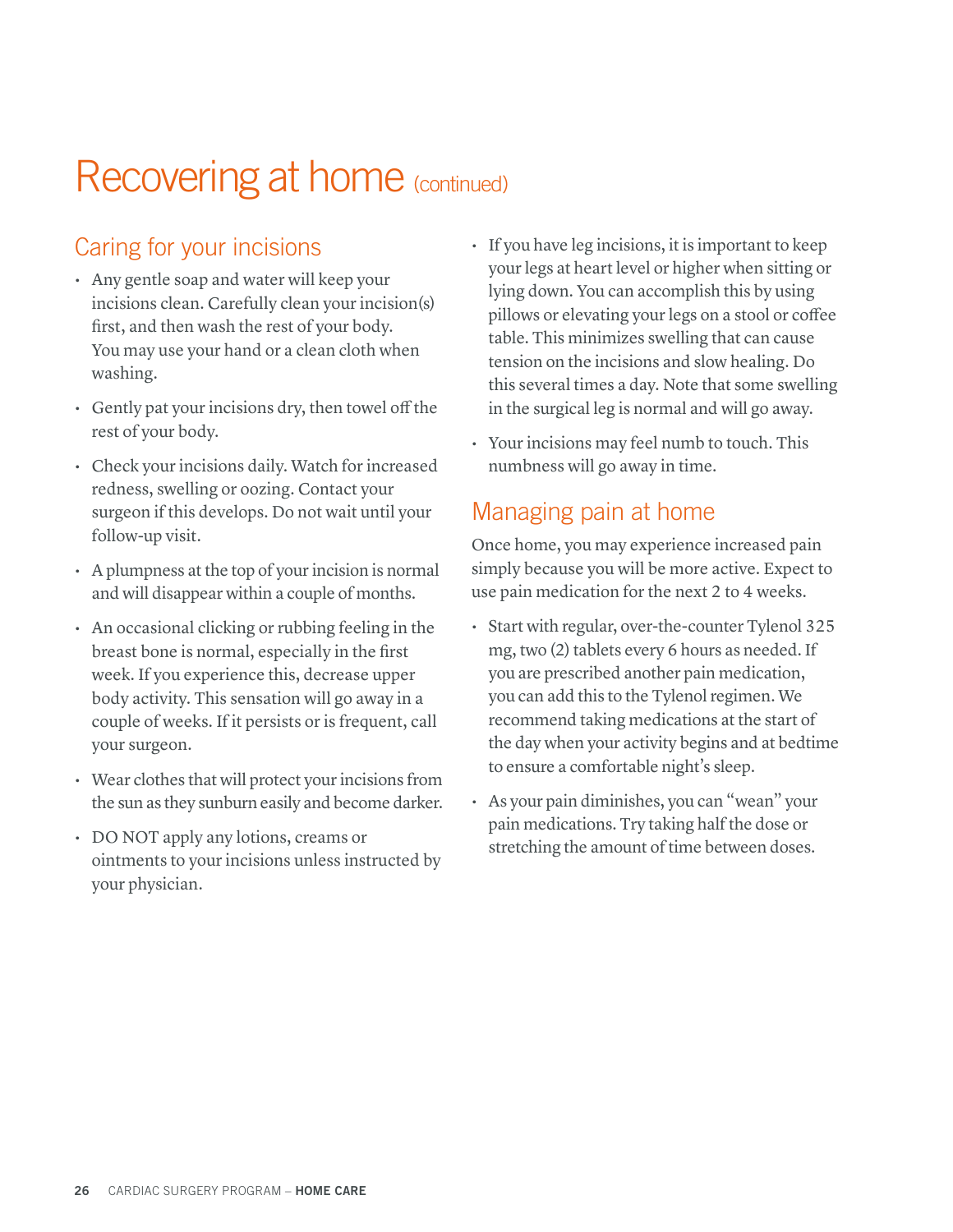#### Muscle aches and tension

You may experience muscle aches in your back, between your shoulder blades, ribs and chest. This is normal and will go away in time.

To relieve muscle tension, try the following:

- Correct your posture: Sit up straight bringing your shoulders over your hips, focus on keeping shoulders down and relaxed.
- Stretching exercises: With correct posture, gently lower your chin to your chest. Hold for 10 – 15 seconds. Repeat several times a day.
- Use a heating pad set on low to relieve aches and tension. A cotton sock filled with rice and heated in the microwave for 2 – 3 minutes also works. DO NOT APPLY HEAT TO YOUR INCISION.
- Massage or place gentle pressure on the sore spot.

#### **Constipation**

Constipation is common especially while you are taking pain medication and your activity is less than usual.

- Eat more fiber (fruits, vegetables, whole grains).
- Drink sufficient fluids, approximately 6 8 cups per day. Warm fluids are helpful.
- Take a laxative of your choice. We recommend warm prune juice in the morning or milk of magnesia at bedtime.

#### Diet

It may take up to 4 weeks for your appetite to return to normal. Until your appetite returns, eat what appeals to you.

- If you are a diabetic, **always** follow your diabetic diet.
- Follow a diet low in sodium and fat.
- Eat fresh foods as often as possible. They are best for you. Gradually remove processed food from your diet.
- Eating a heart healthy diet will minimize the development or recurrence of blockages in the coronary arteries.
- For additional information regarding a healthy heart diet, go to **americanheart.org.**

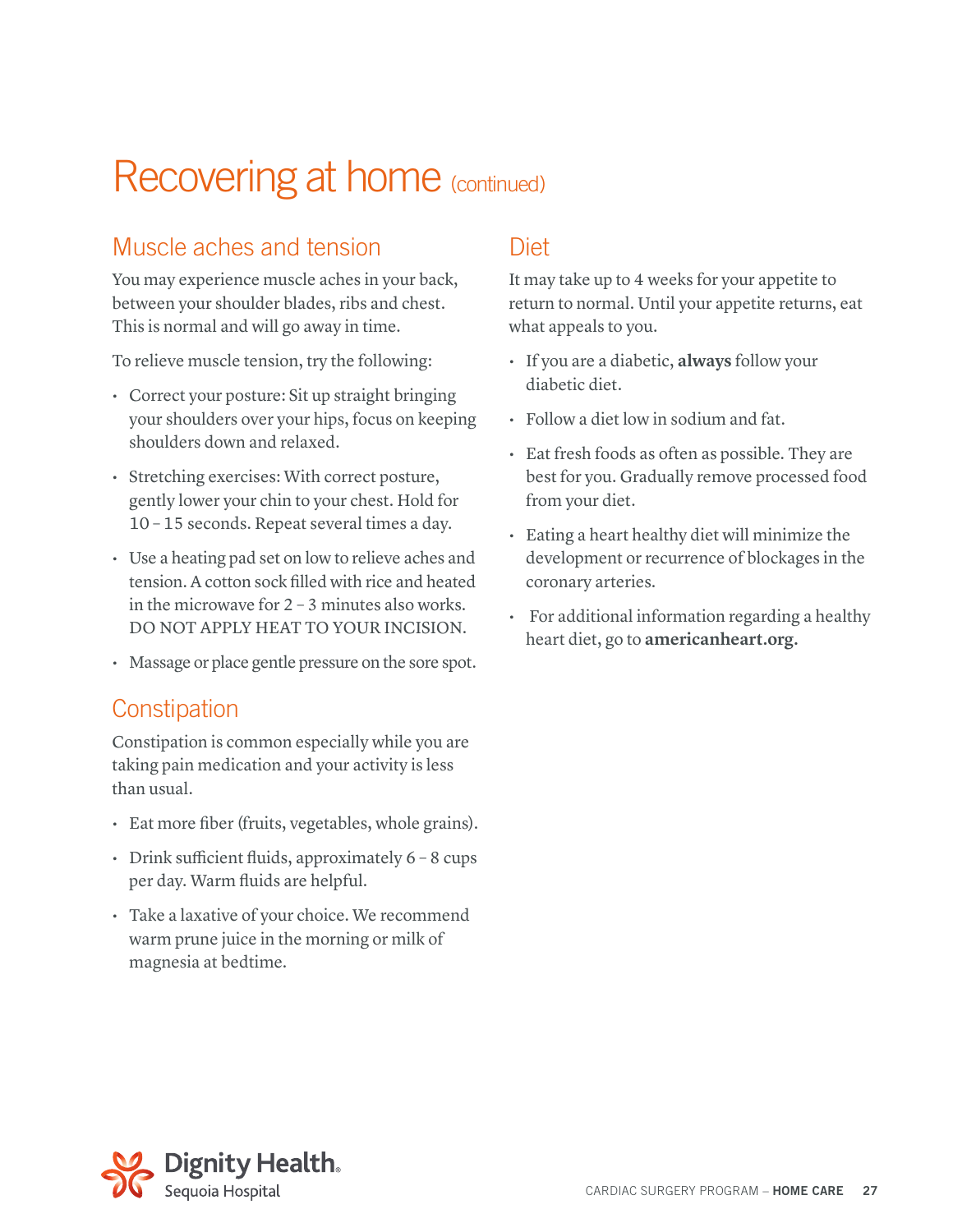#### Sleep

A common complaint after heart surgery is difficulty falling or staying asleep. Your regular sleep pattern will return in a few weeks but may be the last thing to return to normal. The following may prove helpful:

- Take your pain medication 30 minutes before settling into bed.
- Avoid taking naps late in the afternoon.
- Get sufficient exercise and fresh air.
- You may still need to sleep with your head elevated. Use a foam wedge or large pillows.
- Some people sleep in their armchair or sofa for a couple of days after returning home. If you do, make sure you lie as flat as possible to avoid blood clots in your legs.

#### Sexual activity

Sexual relations are fine whenever you have recuperated enough to desire it. Avoid putting weight or pressure on your chest. You may need to take a passive role until you have completely recovered.

#### Emotional ups and downs

Emotional ups and downs are very common during the home recovery phase. People can experience deep feelings of helplessness, vulnerability, sadness and depression. These emotions affect men and women alike.

- There may be "good" days and "bad" days. Be kind to yourself! You have undergone a major surgery that has physically and emotionally drained you. In time, you will return to your "old self."
- Spread your activities evenly throughout the week. Do not over-schedule one day while devoting the next day to rest. This will help eliminate "bad" days. Visits from friends and family can be helpful, but should be limited. These visits must fit in your recovery schedule and allow you to exercise and get plenty of rest.
- A support group like Mended Hearts may be helpful. They have volunteers who have undergone heart surgery and are ready to listen as well as share their personal experiences with you. You can get more information by going to **mendedhearts.org.**

If, after a period of time, these measures do not lift your spirits or prevent you from actively participating in your recovery, please contact your primary care provider.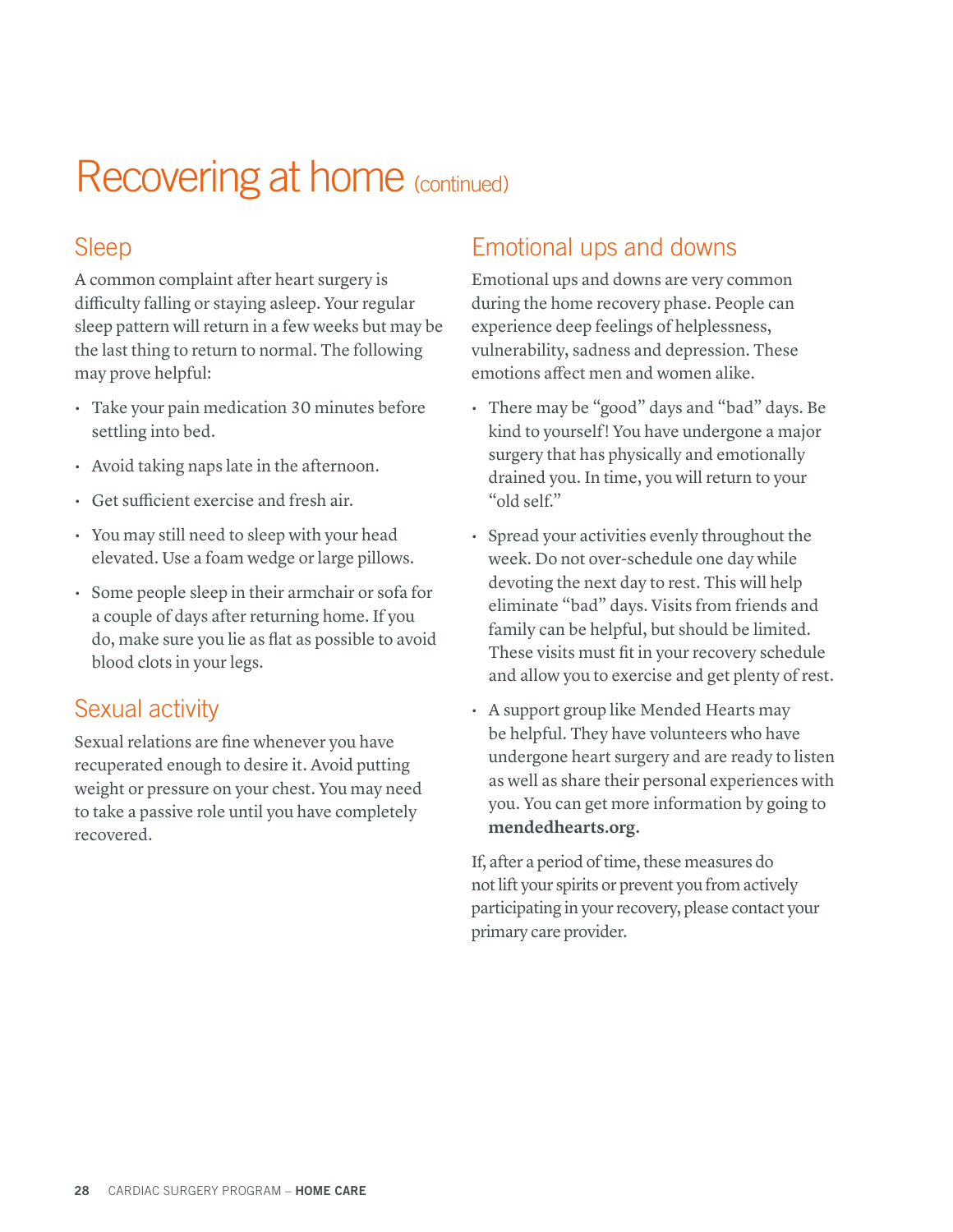# When do I call my doctor?

#### Call your surgeon for any of the following:

- Fever higher than 101°F/38.3°C or shaking chills.
- Changes in incisions (wound separation, increased redness/swelling or drainage that worsens after leaving the hospital).
- Increased, unprovoked, severe incisional pain.
- Frequent grinding, clicking or popping in your breastbone.
- One or both legs become(s) cool, pale, numb or painful, especially if this occurs suddenly.

#### Call your cardiologist for any of the following:

- Fast or irregular heartbeat.
- Shortness of breath/feeling winded while resting or with very little exertion.
- Dizziness or lightheadedness.
- Weight increase of more than 2 pounds overnight or more than 5 pounds in a week.
- Increased swelling in your legs.

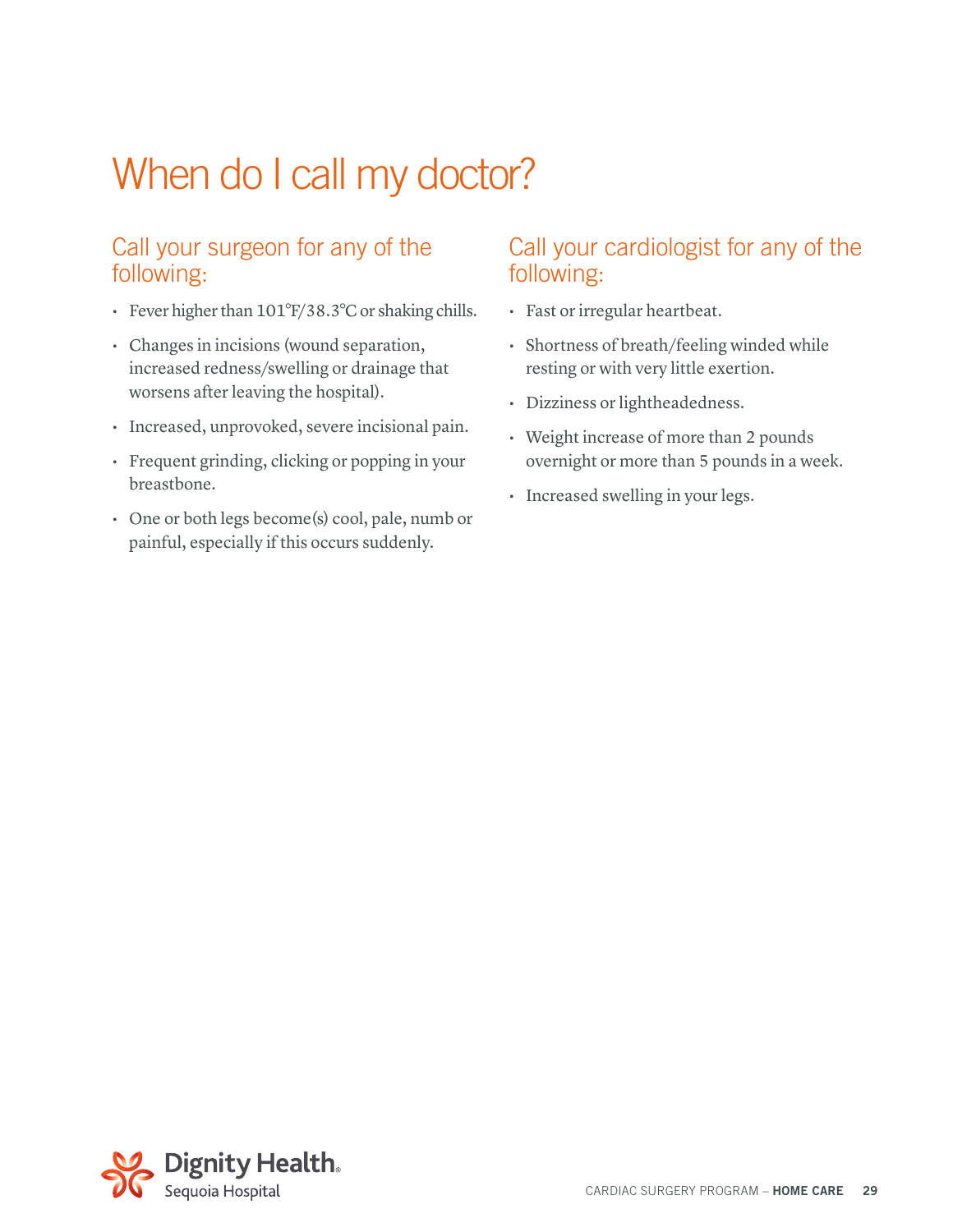### Cardiac rehab

#### Why is cardiac rehab important after surgery?

Participation in a cardiac rehabilitation program after cardiac surgery is key to your long term recovery. The American Heart Association recommends participation in a cardiac rehab program along with other secondary preventative measures such as aggressive management of hypertension, diabetes mellitus, smoking cessation, and weight loss to help maintain patency of grafted vessels long term. You should start participating in a cardiac rehabilitation program approximately 4 – 8 weeks after surgery.

#### How can I get enrolled?

A referral from your cardiologist and copies of pertinent medical records are required to enroll in Cardiac Rehab.

#### Where can I go for cardiac rehab?

If you live locally, Sequoia Hospital provides a Phase II Cardiac Rehab Program for all postcardiac surgery patients. It is covered by Medicare and most insurance providers.

If you do not live in the area, there are cardiac rehab programs that you can enroll in where you live. Our physical therapists (PT) can provide you a list of facilities in your area upon request.

#### What will I do in cardiac rehab?

Each hospital's cardiac rehab program may be set up differently. Should you choose to enroll in cardiac rehab at Sequoia, you will undergo an initial assessment by our staff. After the initial assessment, an individualized treatment plan will be devised based on your specific needs. Then you will begin attending exercise classes, as well as education and counseling classes. Participation in the program typically lasts 3 months or for a total of 36 classes. Classes meet 3 times a week for an hour at a time and are supervised by our staff with an additional hour each week for an educational lecture. Exercise class size is limited to 4 – 6 phase II patients per class. Phase III Cardiac Rehab is a continuation of supervised exercise and is usually a self-pay program.

If you would like more information on Sequoia Hospital's cardiac rehab program, please call (650) 367-5517.

If you would like more information about the importance of cardiac rehab after cardiac surgery, please go to The American Heart Association's website: **heart.org**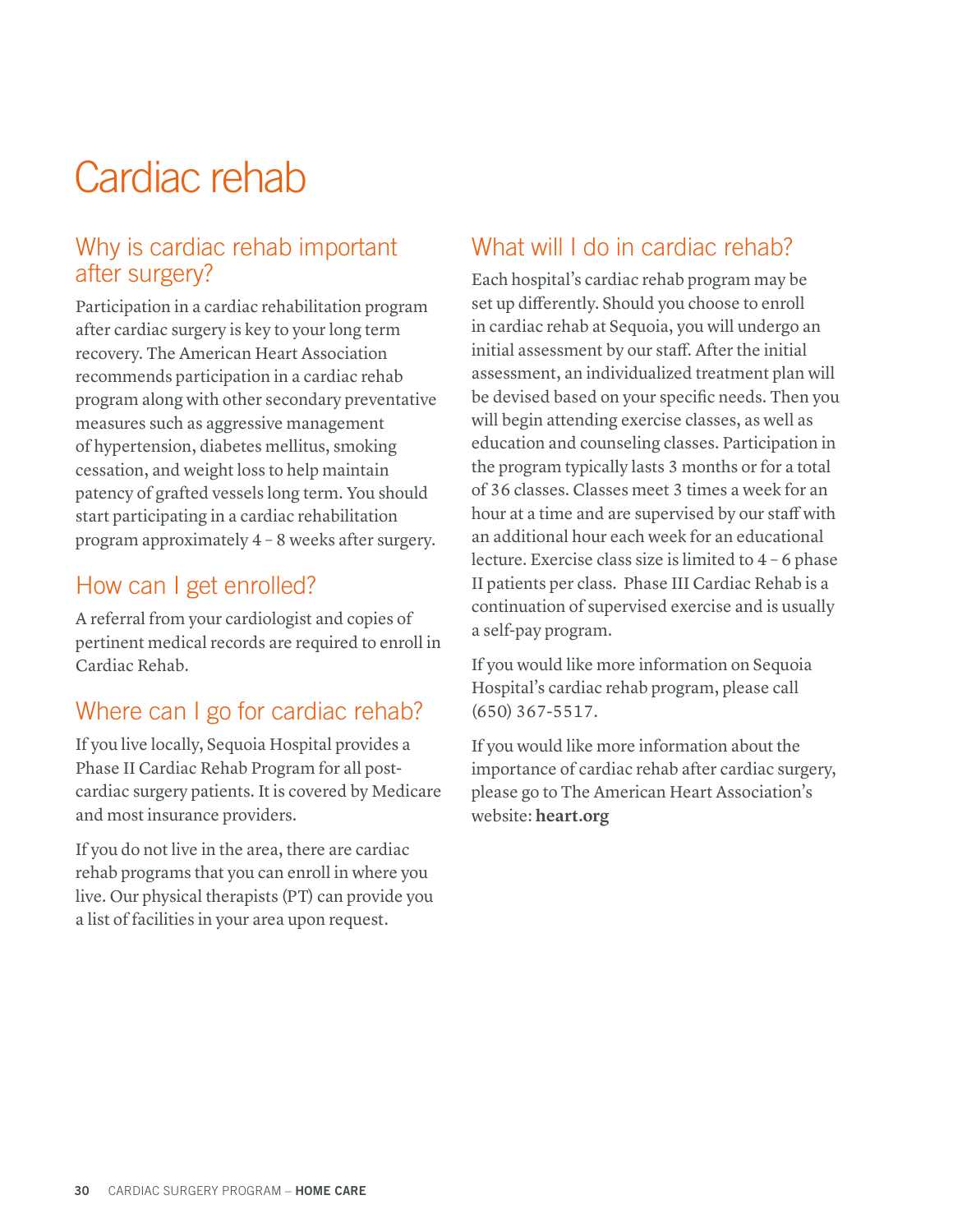### Contact numbers

### Sequoia Hospital Contacts

Patient Nurse Navigator **(650) 367-5672**

Julie Biglieri RN, BSN, MPA, CCRN Director of Patient Services Cardiac/Telemetry Heart & Vascular Institute **(650) 367-5858**

**Intensive Care Unit (ICU) (650) 367-5623**

**Cardiac Surveillance Unit (CSU) (650) 367-5617**

**Case Management (650) 367-5683**

170 Alameda de las Pulgas Redwood City, CA 94062 dignityhealth.org/sequoia